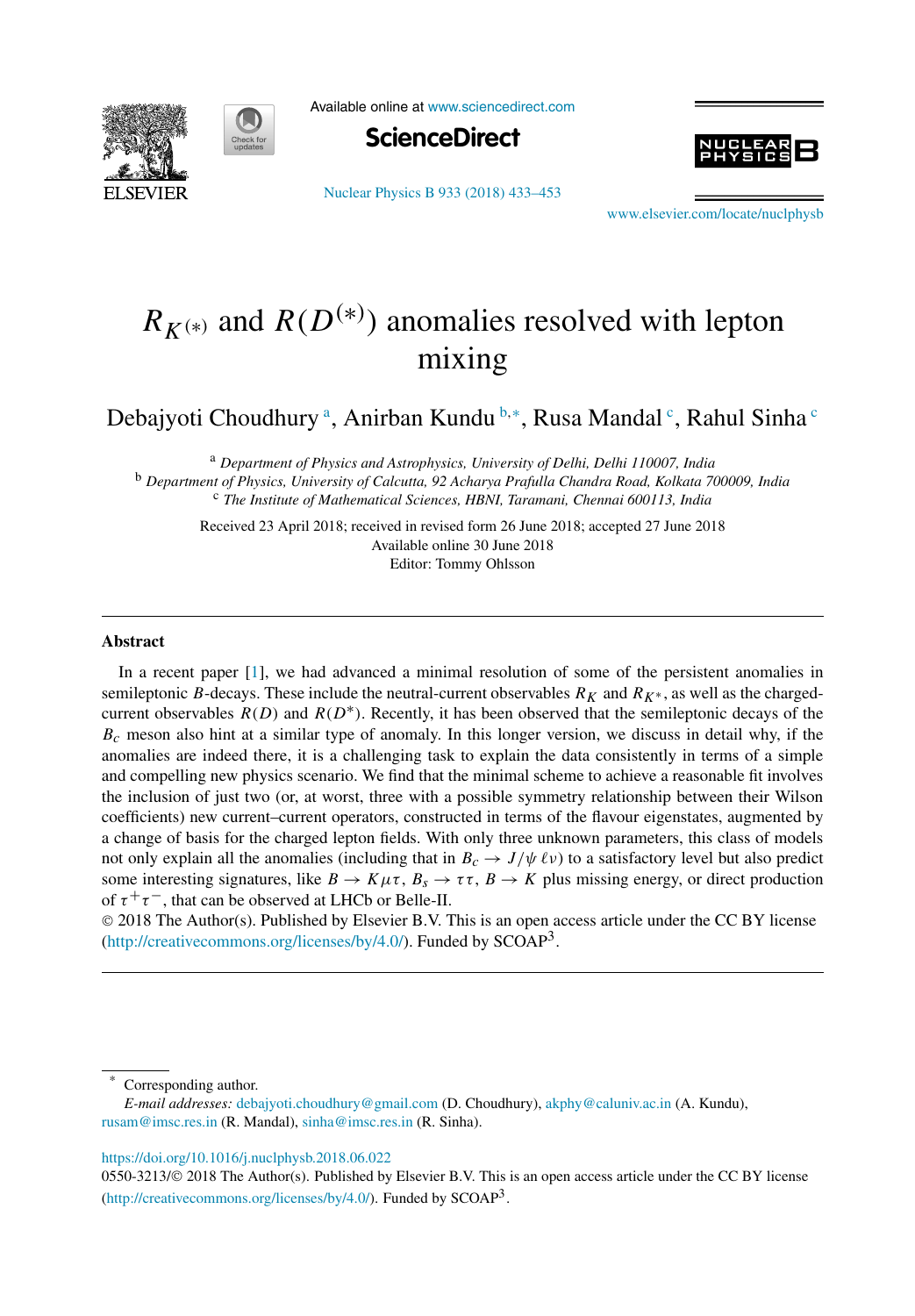# <span id="page-1-0"></span>**1. Introduction**

The last few years have seen some intriguing hints of discrepancies in a few charged- as well as neutral-current decays of *B*-mesons, when compared to the expectations within the Standard Model (SM). While the fully hadronic decay modes are subject to large (and, in cases, not-sowell understood) strong interaction corrections, the situation is much more under control for semileptonic decays, where the dominant uncertainties come from the form factors and quark mass values. Even these uncertainties are removed to a large extent if one considers ratios of similar observables. Thus, the modes  $b \to c\ell\bar{\nu}$  and  $b \to s\ell^+\ell^-$  are of great interest. While, individually, none of these immediately calls for the inclusion of New Physics (NP) effects (given the current significance levels of the discrepancies), viewed together, they strongly suggest that some NP is lurking around the corner (see, *e.g.*, Ref. [\[2\]](#page-18-0)). Most interestingly, the pattern also argues convincingly for some NP that violates lepton-flavour universality (LFU), a cornerstone of the SM. The violation is to a level that cannot be simply explained by the inclusion of righthanded neutrino fields and the consequent neutrino masses; indeed, the strength is only a little over an order of magnitude below that generated from the weak scale dynamics.

As we have just mentioned, relative partial widths (or, equivalently, the ratios of branching ratios (BR)) are particularly clean probes of physics beyond the SM, on account of the cancellation of the leading uncertainties inherent in individual BR predictions. Of particular interest to us are the ratios  $R(D)$  and  $R(D^*)$  pertaining to charged-current decays, defined as

$$
R(D^{(*)}) \equiv \frac{\text{BR}(B \to D^{(*)}\tau \nu)}{\text{BR}(B \to D^{(*)}\ell \nu)},
$$
\n(1)

with  $\ell = e$  or  $\mu$ , the ratio  $R_{J/\psi}$  defined as

$$
R_{J/\psi} \equiv \frac{\text{BR}(B_c \to J/\psi \,\tau \nu)}{\text{BR}(B_c \to J/\psi \,\mu \nu)},
$$
\n(2)

and analogous ratios for the neutral-current sector

$$
R_{K^{(*)}} = \frac{\text{BR}(B \to K^{(*)}\mu^+\mu^-)}{\text{BR}(B \to K^{(*)}e^+e^-)}.
$$
\n(3)

For the *K*<sup>∗</sup> mode, the discrepancy is visible not only in the ratios of binned differential distribution for muon and electron mode, but also in some angular asymmetries in  $B \to K^* \mu \mu$  which we discuss later.

The SM estimates for these decays are already quite robust. With the major source of uncertainty being the form factors, they cancel out in ratios like  $R(D^{(*)})$ ,  $R_{J/\psi}$ , or  $R_{K^{(*)}}$ . The values of *R(D)* and *R(D*∗*)* as measured by *BABAR* [\[3\]](#page-18-0), when taken together, exceed SM expectations by more than 3*σ* . While the Belle measurements lie in between the SM expectations and the *BABAR* measurements and are consistent with both [\[4\]](#page-18-0), their result on  $R(D^*)$  [\[5\]](#page-18-0), with the  $\tau$  decaying semileptonically, agrees with the SM expectations only at the  $1.6\sigma$  level.<sup>1</sup> Similarly, the first measurement by LHCb [\[7\]](#page-18-0) is also  $2.1\sigma$  above the SM prediction. Considering the myriad results together, and including the correlations, the tension between data and SM is at the level of 4*.*1*σ* [\[9\]](#page-18-0).

<sup>&</sup>lt;sup>1</sup> On the other hand, the measurement of  $\tau$ -polarisation for the decay  $B \to D^* \tau \nu$  in Belle [\[6\]](#page-18-0) is consistent with the SM predictions, albeit with only a large uncertainty.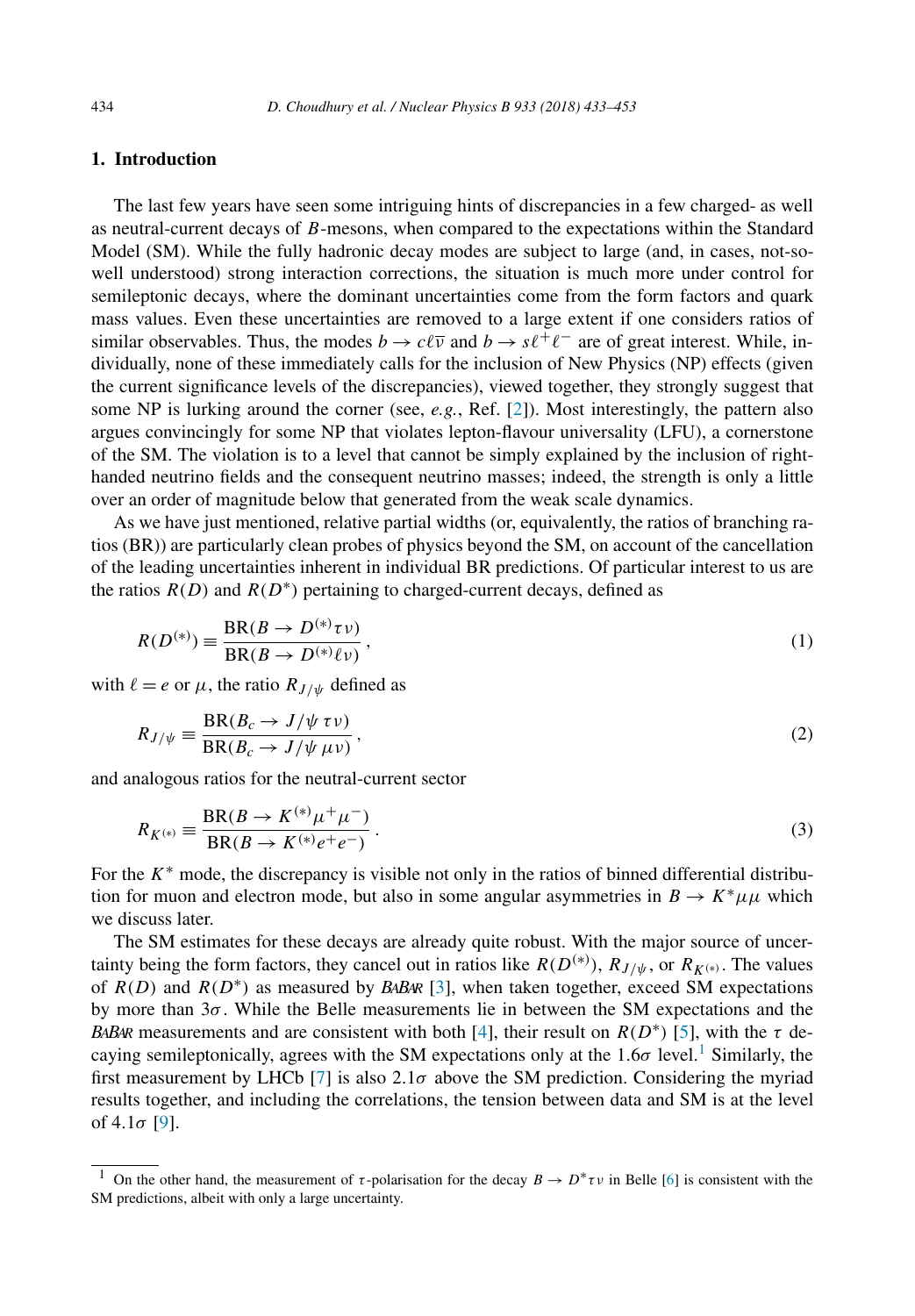While the data on  $R(D)$  and  $R(D*)$  lie above the SM predictions, those on  $R_K$  and  $R_{K^*}$ are systematically below the expectations. A similar shortfall has been observed in the  $q^2 \in$  $[1 : 6]$  GeV<sup>2</sup> bin for the decay  $B_s \rightarrow \phi \mu \mu$ , which is again mediated by the process  $b \rightarrow s \mu \mu$ . However, no appreciable discrepancy is found between the data on the purely leptonic decay  $B_s \to \mu^+\mu^-$  and the radiative decay  $B \to X_s\gamma$ , and the corresponding SM expectations. The same is true for the mass difference  $\Delta M_s$  and mixing phase  $\phi_s$  measurements for the  $B_s$  system. The pattern of deviations is thus a complicated one and, naively at least, seemingly contradictory. These, therefore, pose an interesting challenge to the model builders: how to incorporate all the anomalies in a model with the least number of free parameters?

While both model-dependent and model-independent search strategies for NP based on  $R_K$ and/or  $R(D^{(*)})$  data are being discussed in the literature for a while now [\[10,11\]](#page-18-0), the subject has recently received a further impetus from the announcement of the apparent deficit in  $R_{K^*}$  [\[12\]](#page-18-0). There has been a flurry of activity trying to explain the  $R_K$  and  $R_{K^*}$  anomalies within the context of such models, or in a model-independent framework [\[13\]](#page-18-0). However, only a handful of them try to explain both  $R_{K^{(*)}}$  and  $R(D^{(*)})$  anomalies together [\[14\]](#page-19-0). Unfortunately, either the models are not minimal in nature, or the fits are not very good. Following our earlier rather concise work [\[1\]](#page-18-0) of a bottom-up model-independent explanation of both the anomalies, we will explain, in this paper, the framework in detail, and also expand the earlier study significantly.

Rather than advocating a particular model, we shall assume a very phenomenological approach. Virtually all the data can be explained in terms of an effective Lagrangian, operative at low-energies, and different from that obtained within the SM. However, with 'minimality' being a criterion, we would like to follow the principle of Occam's razor and not introduce an arbitrarily large number of new parameters, as would be the case with a truly anarchic effective theory. The issue of operator mixing and possible generation of new operators at the scale  $m_b$  is also nontrivial, as shown in Ref. [\[15\]](#page-19-0). Rather than considering the complete set of dimension-6 current–current operators and obtaining the best fit to all data, our approach could be deemed as an attempt for an inspired guess for the minimal set of operators that still produces a more than satisfactory fit, yet with small values of the Wilson coefficients (WC). If the NP scale is not beyond a few TeVs, the aforementioned operator mixing would be small and the WCs of any new operator generated as quantum corrections would be tiny. The best fit for the WCs, thus obtained, would presumably pave the way for inspired model building. We will show how the relationship between the NP WCs may hold the key for a yet unknown flavour dynamics.

As the reader would have noticed, we have considered only the operators built out of vector and axial-vector currents alone. This is solely because our aim has been to correlate the chargedcurrent and the neutral-current anomalies and demonstrate that they may have originated from the same source. While the charged-current anomalies—in  $R(D)$  and  $R(D<sup>*</sup>)$ —can possibly be addressed with scalar and/or tensor current operators while evading the strong constraints arising from the lifetime of the  $B_c$  meson [\[16\]](#page-19-0), such operators are not of much help for  $R_{K(*)}$ . For example, it has widely been discussed in the literature that if the only new operators are those constructed with (pseudo)scalar currents, the explanation for  $R_K$  would be incompatible with the data on  $B_s \to \ell^+ \ell^-$ . Similarly, the viability of tensor operators in the case of the neutral current anomalies is discussed in Ref. [\[11\]](#page-18-0). Once one deviates from the assumption of minimality, it is indeed possible to have different Lorentz structures of the NP operators. While this may actually occur in some specific NP models, in the absence of a well-motivated ultraviolet-complete theory, such an Ansatz would militate against the spirit of Occam's razor.

The rest of the paper is arranged as follows. In Sec. [2,](#page-3-0) we recount and discuss the experimental situation. This is followed, in Sec. [3,](#page-6-0) by a discussion of the microscopic dynamics that lead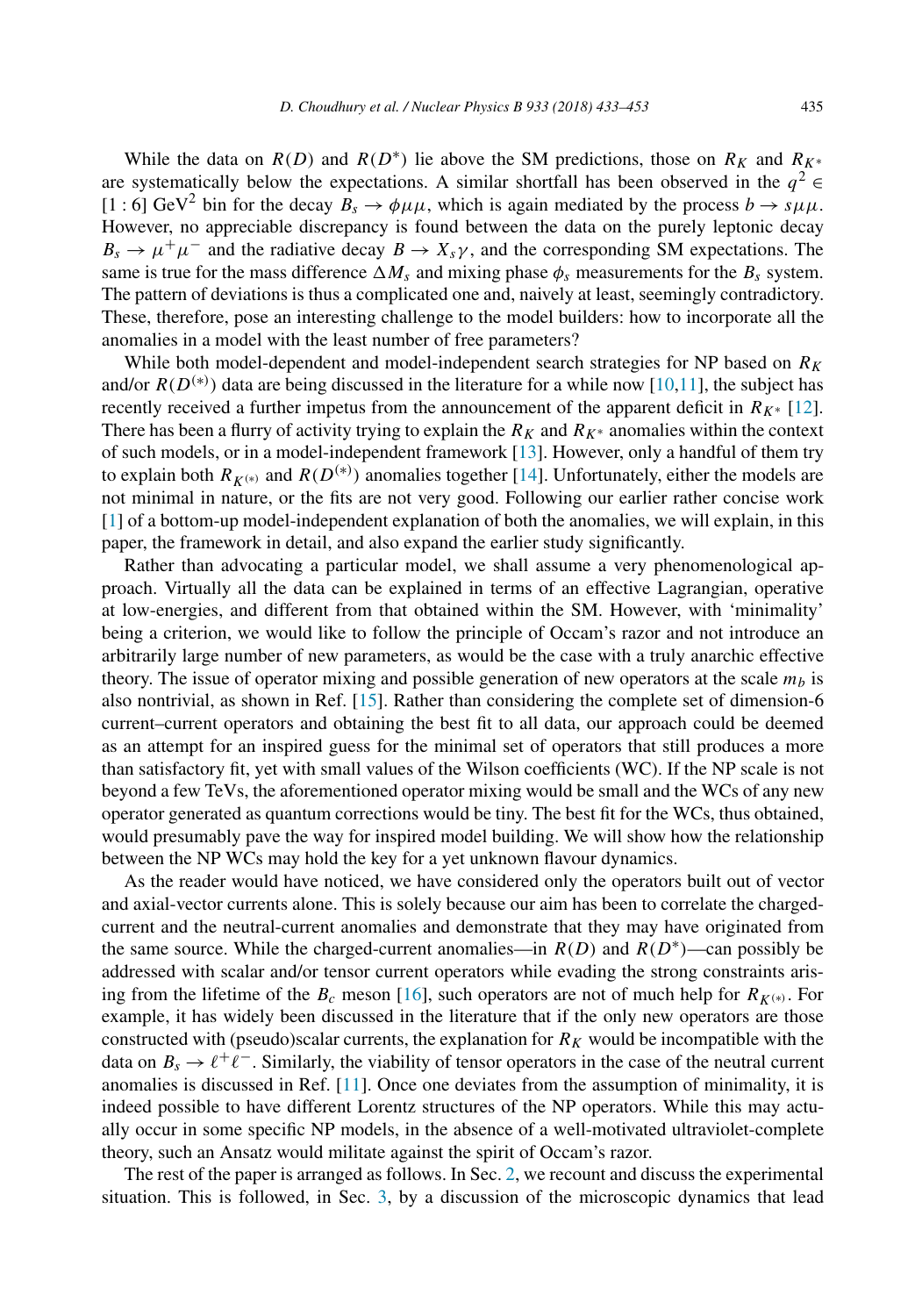#### <span id="page-3-0"></span>Table 1

The SM predictions for and the data on *R(D)* and *R(D*∗*)*. While *BABAR* considers both charged and neutral *B* decay channels, LHCb and Belle results, as quoted here, are based only on the analysis of neutral *B* modes. For Belle, 'Full' implies the inclusion of both semileptonically and hadronically tagged samples, the last-mentioned excluded otherwise. The average is from HFLAV [\[9\]](#page-18-0).

|                                    | R(D)                        | $R(D^*)$                                |
|------------------------------------|-----------------------------|-----------------------------------------|
| SM prediction                      | $0.300 \pm 0.008$ [18]      | $0.252 \pm 0.003$ [19]                  |
| <b>BABAR</b> (Isospin constrained) | $0.440 \pm 0.058 \pm 0.042$ | $0.332 \pm 0.024 \pm 0.018$ [3]         |
| Belle (2015)                       | $0.375 \pm 0.064 \pm 0.026$ | $0.293 \pm 0.038 \pm 0.015$ [4]         |
| Belle (2016)                       |                             | $0.302 \pm 0.030 \pm 0.011$ [5]         |
| Belle (2016, Full)                 |                             | $0.270 \pm 0.035_{-0.025}^{+0.028}$ [6] |
| LHCb (2015)                        |                             | $0.336 \pm 0.027 \pm 0.030$ [7]         |
| LHCb (2017)                        |                             | $0.285 \pm 0.019 \pm 0.029$ [8]         |
| Average                            | $0.407 \pm 0.039 \pm 0.024$ | $0.304 \pm 0.013 \pm 0.007$ [9]         |

to such processes. Sec. [4](#page-8-0) discusses a model that could have explained the data but falls short narrowly. This is followed, in Sec. [5,](#page-11-0) by a discussion of more realistic scenarios. Sec. [6](#page-12-0) contains our results, and finally we conclude in Sec. [7.](#page-15-0)

## **2. The data: a brief recounting**

We begin by briefly reviewing the experimental measurements and theoretical predictions for the observables of interest. We also take this opportunity to review some further processes that would turn out to have important consequences in our attempt to explain the anomalies.

• As already mentioned, discrepancies in the measurements of the observables  $R(D)$  and  $R(D^*)$  have been seen, over the last several years, in multiple experiments such as LHCb, *BABAR* and Belle. In Table 1, taken from Ref. [\[17\]](#page-19-0), we summarize the measurements along with the corresponding SM predictions.

 $R(D)$  and  $R(D^*)$  exceed their respective SM predictions by 2.3*σ* and 3.4*σ*. Taking the correlation into effect, the discrepancy is at the level of 4*.*1*σ* [\[9\]](#page-18-0). Thus,

$$
R(D) = (1.36 \pm 0.15) \times R(D)_{\text{SM}}, \qquad R(D^*) = (1.21 \pm 0.06) \times R(D^*)_{\text{SM}}.
$$
\n(4)

At this point, let us mention that recently two groups have published their own calculations of  $R(D^*)_{SM}$ , namely,  $0.260 \pm 0.008$  [\[20\]](#page-19-0) and  $0.257 \pm 0.005$  [\[21\]](#page-19-0). While these estimates reduce the tension slightly, to 2.3*σ* [\[20\]](#page-19-0) and 2.9*σ* [\[21\]](#page-19-0) respectively, note that the error bars are somewhat bigger. Given that the consequent changes in numerical estimates are minimal, we will continue to use the results of Ref. [\[19\]](#page-19-0) in the main, but would also indicate the change the results that would be wrought by the use of the new calculations.<sup>2</sup>

<sup>2</sup> It might be tempting to consider an average of the three calculations of *R(D*∗*)*SM. However, this cannot be effected in a straightforward manner as, on the one side, some of the theoretical errors are correlated, while, on the other some of the theoretical inputs are at slight variance. On the other hand, Ref. [\[22\]](#page-19-0) shows that the soft electromagnetic corrections enhance the SM prediction for  $R(D)$  by 3–5%. This reduces the tension with the SM slightly, but we have not taken this into account for our analysis, as a corresponding analysis for  $R(D^*)$  is not yet available.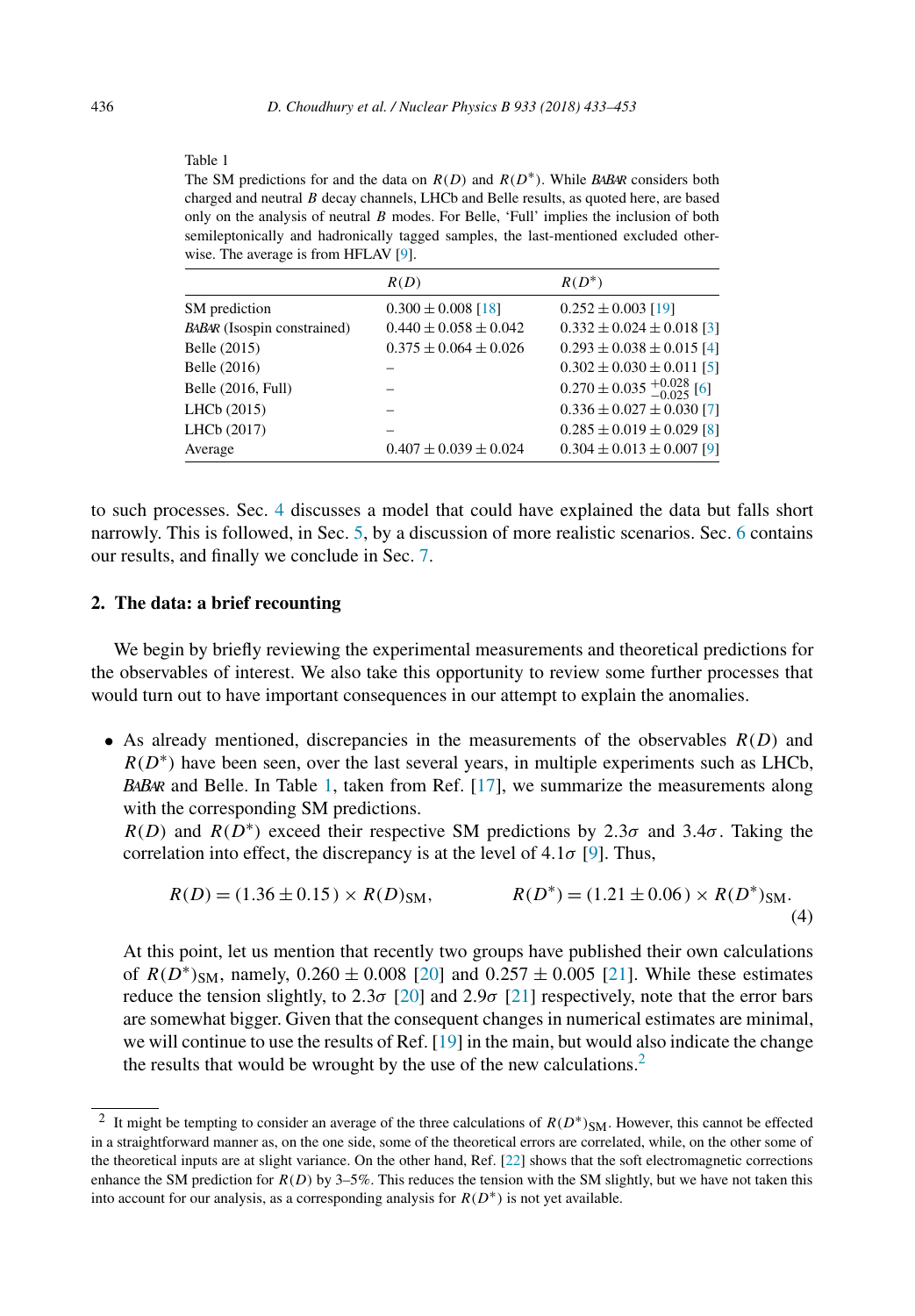<span id="page-4-0"></span>• Recently, the LHCb collaboration has observed the hint of another discrepancy [\[23\]](#page-19-0) for the same quark-level transition  $b \to c\tau\overline{\nu}$  but in the  $B_c$  meson system. With only the spectator quark changing, the SM analysis would be very similar to that for  $R(D^*)$ , with the main modification accruing from the change in the phase-space factors. Much the same would be true for a large class of new physics scenarios, wherein the tensorial structure of the effective four-fermion operators remain essentially unchanged.<sup>3</sup> Analyzing 3 fb<sup>-1</sup> data, the LHCb Collaboration found

$$
R_{J/\psi} = \begin{cases} 0.71 \pm 0.17 \pm 0.18 & \text{(exp.)},\\ 0.283 \pm 0.048 & \text{(SM)}. \end{cases}
$$
(5)

The SM prediction [\[24–26\]](#page-19-0) includes the uncertainties coming from the  $B_c \rightarrow J/\psi$  form factors and, thus, is quite robust. Given the relatively low production cross section for the  $B<sub>c</sub>$  meson, the uncertainty in the measurement is still large and the discrepancy is just below the  $2\sigma$  level. With the accumulation of more data, not only would the statistical uncertainties reduce, even the systematics are expected to come down on account of a better understanding of the same. While the present level of the discrepancy is not a very significant one, it is interesting to note that it points in the same direction as the other charged-current decays.

• For the neutral current transitions (pertaining to  $b \to s\ell^+\ell^-$ ), we have [\[27,12\]](#page-19-0):

$$
R_K = 0.745^{+0.090}_{-0.074} \pm 0.036
$$
  
\n
$$
R_{K^*}^{\text{low}} = 0.66^{+0.11}_{-0.07} \pm 0.03
$$
  
\n
$$
R_{K^*}^{\text{central}} = 0.69^{+0.11}_{-0.07} \pm 0.05
$$
  
\n
$$
q^2 \in [1.6] \text{ GeV}^2,
$$
  
\n
$$
q^2 \in [0.045:1.1] \text{ GeV}^2,
$$
  
\n
$$
q^2 \in [1.1:6] \text{ GeV}^2.
$$
  
\n(6)

The SM predictions for both  $R_K$  and  $R_{K^*}^{\text{central}}$  are virtually indistinguishable from unity [\[28\]](#page-19-0), whereas for  $R_{K^*}^{\text{low}}$  it is  $\sim 0.9$  (due to the finite lepton mass effect). These calculations are very precise with negligible uncertainties associated with them. Thus the measurements of  $R_K$ ,  $R_{K^*}^{\text{low}}$  and  $R_{K^*}^{\text{central}}$ , respectively, correspond to 2*.6* $\sigma$ , 2*.1* $\sigma$  and 2*.4* $\sigma$  deviations from the SM predictions.

• Another hint of deviation (at a level of more than  $3\sigma$ ), for a particular neutral-current decay mode is evinced by  $B_s \rightarrow \phi \mu \mu$  [\[29–31\]](#page-19-0).

$$
\frac{d}{dq^2} BR(B_s \to \phi \mu \mu) \Big|_{q^2 \in [1:6] \text{ GeV}^2}
$$
\n
$$
= \begin{cases}\n\left(2.58^{+0.33}_{-0.31} \pm 0.08 \pm 0.19\right) \times 10^{-8} \text{ GeV}^{-2} & \text{(exp.)} \\
(4.81 \pm 0.56) \times 10^{-8} \text{ GeV}^{-2} & \text{(SM)},\n\end{cases}
$$
\n(7)

where  $q^2 = m_{\mu\mu}^2$ . Intriguingly, the  $q^2$  region where this measurement has relatively low error (and data is quoted) is virtually the same as that for  $R_K$  and  $R_{K^*}^{\text{central}}$ . This measurement, thus, suggests strongly that the discrepancies in  $R_K$  and  $R_{K^*}$  have been caused by a depletion of the *b*  $\rightarrow s\mu^{+}\mu^{-}$  channel, rather than an enhancement in *b*  $\rightarrow s e^{+}e^{-}$ . This is further vindicated by the long-standing  $P'_5$  anomaly [\[32\]](#page-19-0) in the angular distribution of  $B \to K^* \mu \mu$ , which again occurs in the central  $q^2$  region, with the mismatch between data and SM prediction being more than 3*σ* .

 $3$  Clearly, if the dominant new physics effect emanates from an operator different from that within the SM (as, for example, may happen in a theory with a light charged scalar), this would no longer be true.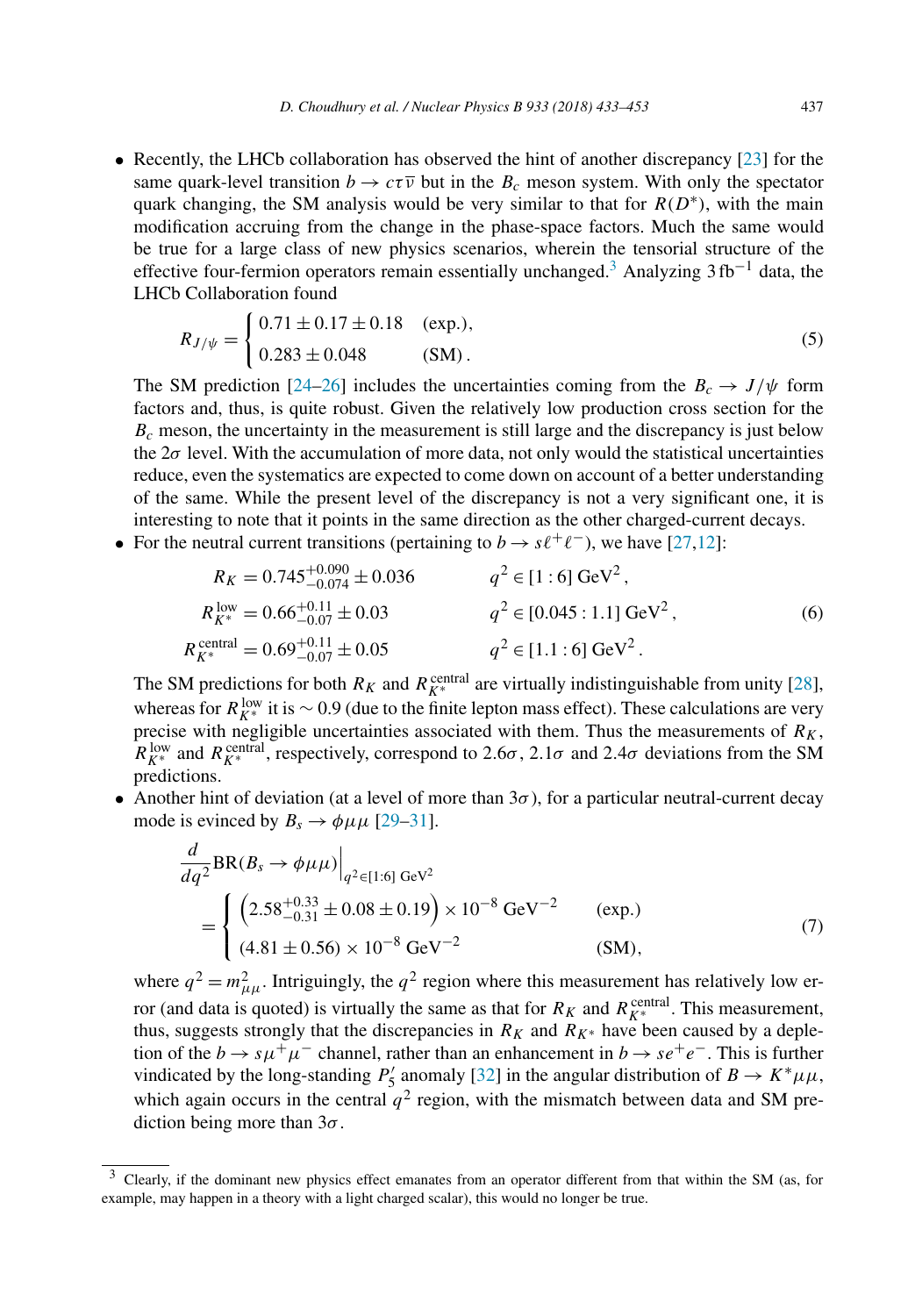<span id="page-5-0"></span>• Such a conclusion, though, has to be tempered with the data for the corresponding two-body decay, *viz.*  $B_s \rightarrow \mu^+\mu^-$ . The theory predictions are quite robust now, taking into account possible corrections from large  $\Delta\Gamma_s$ , as well as next-to-leading order (NLO) electroweak and next-to-next-to-leading order (NNLO) QCD corrections. The small uncertainty essentially arises from the corresponding Cabibbo–Kobayashi–Maskawa (CKM) matrix elements and the decay constant of *Bs*. The recent measurement of LHCb at a significance of 7*.*8*σ* [\[33,34\]](#page-19-0) shows an excellent agreement between the data and the SM prediction:

$$
BR(B_s \to \mu^+ \mu^-) = \begin{cases} \left(3.0 \pm 0.6^{+0.3}_{-0.2}\right) \times 10^{-9} & \text{(exp.)},\\ (3.65 \pm 0.23) \times 10^{-9} & \text{(SM)}, \end{cases}
$$
 (8)

and hence puts very strong constraints on NP models, in particular on those incorporating (pseudo-)scalar currents (this has also been noted in Ref. [\[35\]](#page-19-0)). Of course, as the data shows, a small depletion ∼ 20% in the rates is still allowed, and, indeed, to be welcomed. NP operators involving only vector currents do not affect this channel, but scalar, pseudoscalar, and axial vector operators do.

For future reference, we list here three further rare decay modes.

• Within the SM, the decay modes  $b \rightarrow s v_i \overline{v}_i$  are naturally suppressed, owing to the fact that these are generated by either an off-shell  $Z$ -mediated diagram<sup>4</sup> coupling to a flavourchanging quark-vertex, or through box-diagrams. Interestingly, the current upper bounds (summed over all three neutrinos) as obtained by the Belle collaboration [\[36\]](#page-19-0), *viz.*

$$
BR(B \to K \nu \overline{\nu}) < 1.6 \times 10^{-5}, \qquad \qquad BR(B \to K^* \nu \overline{\nu}) < 2.7 \times 10^{-5} \tag{9}
$$

(both at 90% C.L.) are not much weaker than what is expected within the SM, namely [\[37\]](#page-19-0)

$$
BR(B^+ \to K^+ \nu \overline{\nu})_{SM} = (3.98 \pm 0.43 \pm 0.19) \times 10^{-6},
$$
  
\n
$$
BR(B^+ \to K^{*0} \nu \overline{\nu})_{SM} = (9.19 \pm 0.86 \pm 0.50) \times 10^{-6}.
$$
\n(10)

In other words, we have

$$
\frac{\text{BR}_{K}^{\text{exp}}}{\text{BR}_{K}^{\text{SM}}} < 3.9\,, \qquad \qquad \frac{\text{BR}_{K^*}^{\text{exp}}}{\text{BR}_{K}^{\text{SM}}} < 2.7\,.
$$

• The purely leptonic mode  $B_s \to \tau \tau$  is yet to be observed but LHCb put a 95% confidence level bound on the BR [\[38\]](#page-19-0):

$$
BR(B_s \to \tau^+ \tau^-) < 6.8 \times 10^{-3} \,. \tag{11}
$$

The SM prediction, of course, is way too small,  $(7.73 \pm 0.49) \times 10^{-7}$  [\[34\]](#page-19-0).

• The limits on the rare lepton flavour violating modes  $B \to K \mu \tau$  [\[39\]](#page-19-0) are

$$
BR(B^+ \to K^+ \mu^+ \tau^-) < 4.5 \times 10^{-5}, \quad BR(B^+ \to K^+ \mu^- \tau^+) < 2.8 \times 10^{-5} \,. \tag{12}
$$

Finally, the direct production of  $\tau^+\tau^-$  pairs at the LHC was well-measured for both the 8 TeV and the 13 TeV runs [\[40\]](#page-19-0). This serves to constrain the WCs of any effective theory giving rise to a  $\tau^+\tau^-$  final state Refs. [\[41,42\]](#page-19-0).

<sup>4</sup> The charged lepton modes, in contrast, are primarily mediated by off-shell photons.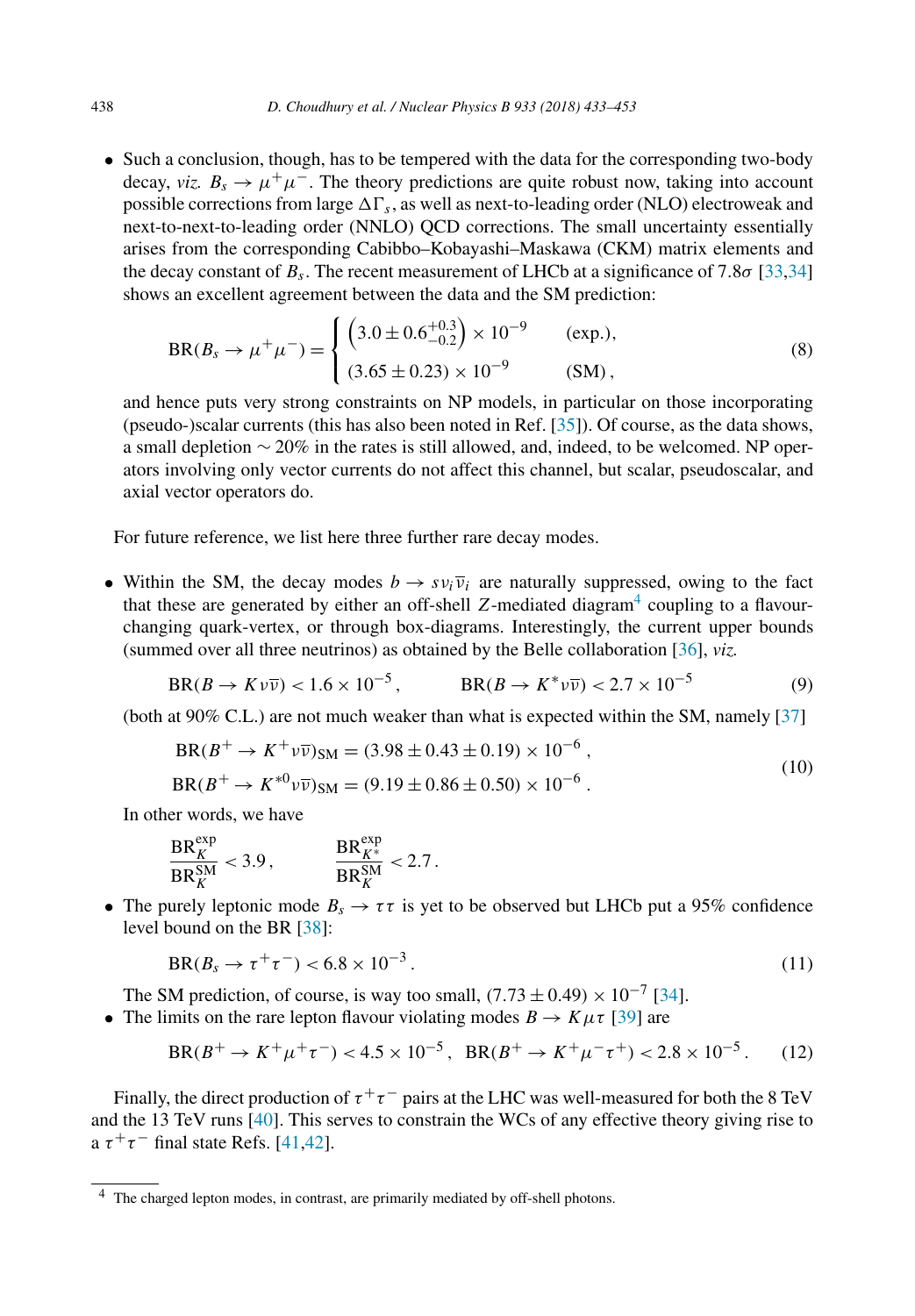## <span id="page-6-0"></span>**3. Operators relevant to the observables**

Having delineated, in the preceding section, the observables of interest, we now proceed to the identification of the operators, within the SM and beyond, responsible for effecting the transitions. As the scale of NP surely is above the electroweak scale, we will talk in terms of effective current–current operators that, presumably, are obtained by integrating out the heavy degrees of freedom, and not confine ourselves within any particular model. To be precise, the genesis of these operators will be left to the model builders.

Given the fact that, even within the SM, the neutral-current decays under consideration occur only as loop effects, several current–current operators would, in general, be expected to contribute to a given four-fermion amplitude. However, as we shall soon see, certain structures have a special role. To this end, we introduce a shorthand notation:

$$
(x, y) \equiv \overline{x}_L \gamma^\mu y_L \quad \forall \, x, y. \tag{13}
$$

*3.1. The*  $b \rightarrow c\tau \overline{\nu}_{\tau}$  *transition* 

This proceeds through a tree-level *W*-exchange in the SM. If the NP adds coherently to the SM, one can write the effective Hamiltonian as

$$
\mathcal{H}^{\text{eff}} = \frac{4G_F}{\sqrt{2}} V_{cb} \left( 1 + C^{\text{NP}} \right) \left[ (c, b)(\tau, \nu_\tau) \right],\tag{14}
$$

where the NP contribution, parametrized by  $C^{NP}$ , vanishes in the SM limit. Using Eq. [\(1\)](#page-1-0), we can write

$$
\frac{R(D^{(*)})_{\text{SM+NP}}}{R(D^{(*)})_{\text{SM}}} = |1 + C^{\text{NP}}|^{2}.
$$
\n(15)

Thus, to explain the data, one needs either small positive values, or large negative values, of *C*NP .

On the other hand, if the NP involves an operator with a different Lorentz structure, or with different field content (like  $b \to c\tau \overline{\nu}_\mu$ ), the addition would be incoherent in nature, and the relative phase of *C*NP is immaterial. More crucially, though, this would alter the functional form of the differential width. An identical situation arises for  $R_{J/\psi}$ .

# *3.2. The*  $b \rightarrow s \mu^+ \mu^-$  *transition*

Responsible for the FCNC decays  $B \to K^{(*)} \mu^+ \mu^-$  and  $B_s \to \phi \mu^+ \mu^-$ , within the SM, this transition proceeds, primarily, through two sets of diagrams, viz. the "penguin-like" one (driven essentially by the top quark) and the "box" (once again, dominated by the top). It is, thus, convenient to parametrize the ensuing effective Hamiltonian as

$$
\mathcal{H}^{\text{eff}} = \frac{-4G_F}{\sqrt{2}} V_{tb} V_{ts}^* \sum_i C_i(\mu) \mathcal{O}_i(\mu), \qquad (16)
$$

where the relevant operators are

$$
\mathcal{O}_7 = \frac{e}{16\pi^2} m_b \left( \overline{s} \sigma_{\mu\nu} P_R b \right) F^{\mu\nu}, \quad \mathcal{O}_9 = \frac{e^2}{16\pi^2} \left( \overline{s} \gamma_\mu P_L b \right) \left( \overline{\mu} \gamma^\mu \mu \right),
$$
  

$$
\mathcal{O}_{10} = \frac{e^2}{16\pi^2} \left( \overline{s} \gamma_\mu P_L b \right) \left( \overline{\mu} \gamma^\mu \gamma_5 \mu \right).
$$
 (17)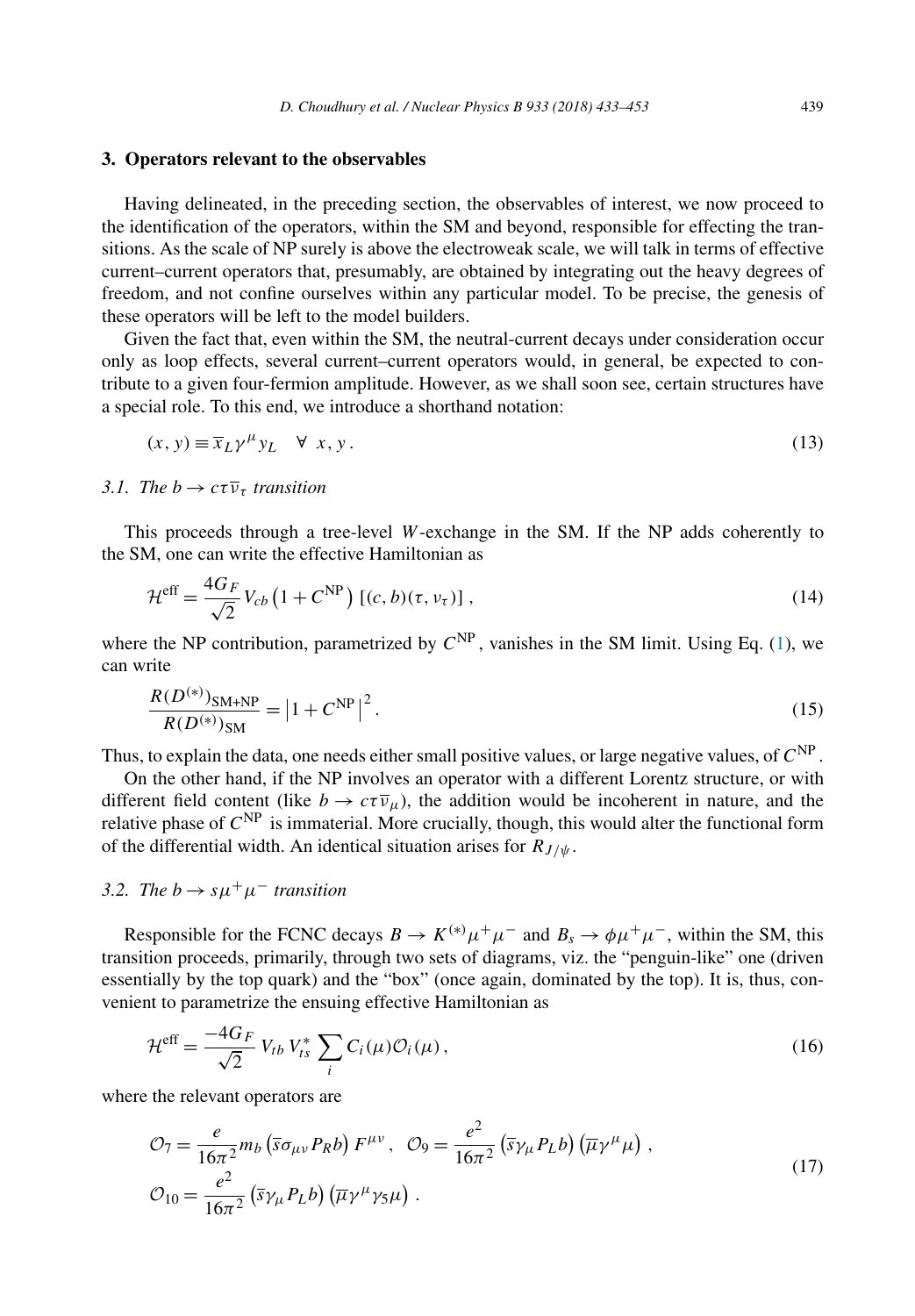The WCs, matched with the full theory at  $m_W$  and then run down to  $m_b$  with the renormalisation group equations at the next-to-next-to-leading logarithmic (NNLL) accuracy [\[43\]](#page-20-0), are given in the SM as  $C_7 = -0.304$ ,  $C_9 = 4.211$ ,  $C_{10} = -4.103$ . If the NP operators are made only with (axial)vector currents, one can denote the modified WCs as

$$
C_9 \to C_9 + C_9^{\text{NP}} = 4.211 + C_9^{\text{NP}}, \quad C_{10} \to C_{10} + C_{10}^{\text{NP}} = -4.103 + C_{10}^{\text{NP}}. \tag{18}
$$

The consequent normalized differential branching fraction for the  $B \to K \mu^+ \mu^-$  decay in terms of the dimuon invariant mass squared,  $q^2$ , is given by

$$
\frac{1}{\Gamma_0} \frac{d\Gamma(B \to K\mu^+\mu^-)}{dq^2}
$$
\n
$$
= 2\lambda^{1/2} (m_B^2, m_K^2, q^2) \sqrt{1 - \frac{4m_\mu^2}{q^2}} \left\{ \frac{1}{6} \lambda (m_B^2, m_K^2, q^2) \left( 1 + \frac{2m_\mu^2}{q^2} \right) \left( |F_A|^2 + |F_V|^2 \right) + q^2 |F_P|^2 + 4m_\mu^2 m_B^2 |F_A|^2 + 2m_\mu \left( m_B^2 - m_K^2 + q^2 \right) \text{Re}(F_P F_A^*) \right\},
$$
\n
$$
(19)
$$

where

$$
\Gamma_0 = \frac{G_F^2 \alpha^2}{2^9 \pi^5 m_B^3} |V_{tb} V_{ts}^*|^2
$$
, and  $\lambda(a, b, c) \equiv a^2 + b^2 + c^2 - 2(ab + bc + ac)$ 

is the famed phase-space factor. The functions  $F_i$  depend on the WCs and  $q^2$  dependent form factors  $f_{0,+T}$  of the  $B \to K$  transition [\[44\]](#page-20-0), namely

$$
F_P = -m_\mu \left( C_{10} + C_{10}^{\text{NP}} \right) \left[ f_+(q^2) - \frac{m_B^2 - m_K^2}{q^2} \left( f_0(q^2) - f_+(q^2) \right) \right],
$$
  
\n
$$
F_A = \left( C_{10} + C_{10}^{\text{NP}} \right) f_+(q^2),
$$
  
\n
$$
F_V = \left( C_9 + C_9^{\text{NP}} \right) f_+(q^2) + 2C_7 m_b \frac{f_T(q^2)}{m_B + m_K}.
$$
\n(20)

The differential distribution for the  $B \to V \ell \ell$  mode, where *V* stands for a  $K^*$  or  $\phi$  meson, can be expressed in terms of certain angular coefficients  $I_i$  [\[45\]](#page-20-0) as

$$
\frac{d\Gamma(B \to V\mu^{+}\mu^{-})}{dq^2} = \frac{1}{4} \left[ 3I_1^c(q^2) + 6I_1^s(q^2) - I_2^c(q^2) - 2I_2^s(q^2) \right]
$$
(21)

The coefficients  $I_i$  are functions of the transversity amplitudes  $A_{\lambda,t}^{L,R}$  where  $\lambda$  denotes the three states of polarisations of the meson *V* , and *L* and *R* denote the left and right chirality of the lepton current, respectively. We refer to [A](#page-17-0)ppendix A for the detailed expressions of  $I_i$  and  $\mathcal{A}_{\lambda,t}^{L,R}$ .

# *3.3. The*  $b \rightarrow s \nu \overline{\nu}$  *transition*

Quite akin to the preceding case, this transition (which governs the  $B \to K^{(*)} \nu \overline{\nu}$  decay) proceeds through both *Z*-penguin and box diagrams. Unless NP introduces right-handed neutrino fields, the low energy effective Hamiltonian may be parametrised by [\[37\]](#page-19-0)

$$
\mathcal{H}^{\text{eff}} = -\frac{4G_F}{\sqrt{2}} V_{tb} V_{ts}^* \frac{\alpha_{\text{em}}}{4\pi} C_L^{\text{SM}} \left(1 + C_v^{\text{NP}}\right) \times 2\left(s, b\right)(v, v),\tag{22}
$$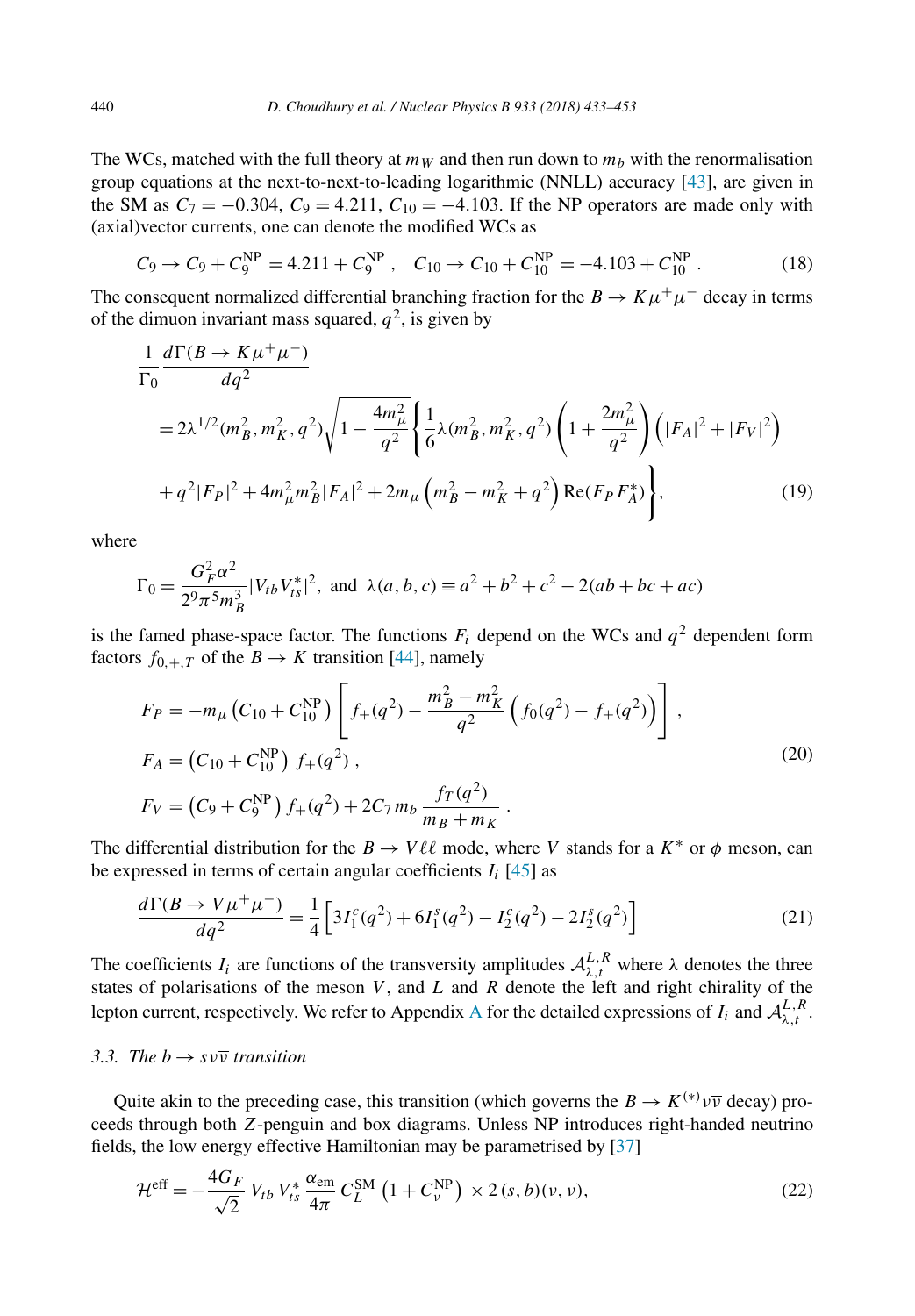<span id="page-8-0"></span>where  $\alpha_{em}$  is the fine structure constant and  $C_v^{NP}$  denotes the NP contribution. Including NLO QCD corrections and the two loop electroweak contribution, the SM WC is given by  $C_L^{SM}$  =  $-X_t$ / $s_w^2$  where  $X_t = 1.469 \pm 0.017$  [\[46,37\]](#page-20-0).

## *3.4. The two-body decay rates*

The branching fraction for  $B_s^0 \to \ell^+ \ell^-$ , where  $\ell$  is any charged lepton, can be written, at the leading order, as

$$
BR(B_s^0 \to \ell^+ \ell^-) = \frac{G_F^2 \alpha^2 m_{B_s} \tau_{B_s} f_{B_s}^2 m_{\ell}^2}{16\pi^3} |V_{tb} V_{ts}^*|^2 \left(1 - \frac{4m_{\ell}^2}{m_{B_s}^2} |C_{10} + C_{10}^{NP}|^2 \right),\tag{23}
$$

while that for  $B_c^- \to \tau^- \nu_{\tau}$  is given by

$$
BR(B_c^- \to \tau^- \nu_\tau) = \frac{G_F^2 m_{B_c} \tau_{B_c^-} f_{B_c}^2 m_\tau^2}{8\pi} |V_{cb}|^2 \left(1 - \frac{m_\tau^2}{m_{B_c}^2}\right)^2 \left|1 + C^{NP}\right|^2, \tag{24}
$$

where  $m_B$ ,  $\tau_B$  and  $f_B$  are the mass, lifetime and decay constant of the relevant *B* meson respectively. We assume an identical operator structure leading to coherent addition of the amplitudes.

# **4. Semi-realistic scenarios**

In the spirit of effective theories, a "model" in our discussions would correspond to only a combination of (at most) two four-fermi operators at the scale  $m<sub>b</sub>$ . We, expressly, do not venture to obtain the ultraviolet (UV) completion thereof, leaving this for future studies. We also assume that the NP scale is low enough, maybe at a few TeV, so that higher-loop corrections do not generate any new operator of significant strength, leading to, *e.g.*, the purely leptonic decay  $\tau \rightarrow 3\mu$ . Our aim, thus, is to identify the smallest set of couplings that are phenomenologically viable. To begin with, we present a model that we call semi-realistic, because while it can explain all other anomalies, it is inconsistent with the constraint coming from the decay  $B_s \to \tau^+\tau^-$ .

This instructive exercise would allow us to pinpoint the structure that NP must lead to so as both explain the anomalies as well as satisfy all other constraints. We will follow this, in the next section, by constructing appropriate realistic scenarios.

Clearly, any such operator should, at the very least, respect the (gauged) symmetries of the SM. On the other hand, since the data explicitly calls for lepton-flavour violation, the latter cannot be a symmetry of the NP operator(s). Such a violation can accrue from a plethora of NP scenarios, such as models of (gauged) flavour, leptoquarks (or, within the supersymmetric paradigm, a breaking of *R*-parity) etc. Let us here investigate a structure that could, in principle, be motivated from such theories.

The data in question calls for the effect of NP to be concentrated in effective operators straddling the second and third generations. On the other hand, any such effective Hamiltonian accruing from a NP scale higher than the electroweak scale (as it must be, on account of the colliders, past and present, not having seen such resonances), can only be written in terms of the weak-interaction eigenstates [\[47\]](#page-20-0). The breaking of the electroweak symmetry, aided by nondiagonal Yukawa couplings, would, in general, induce extra operators even if we started with a single one. While some of these effects would be trivial (and aligned with the usual CKM rotations), this is not necessarily true for all. We will exploit this in striving to explain all the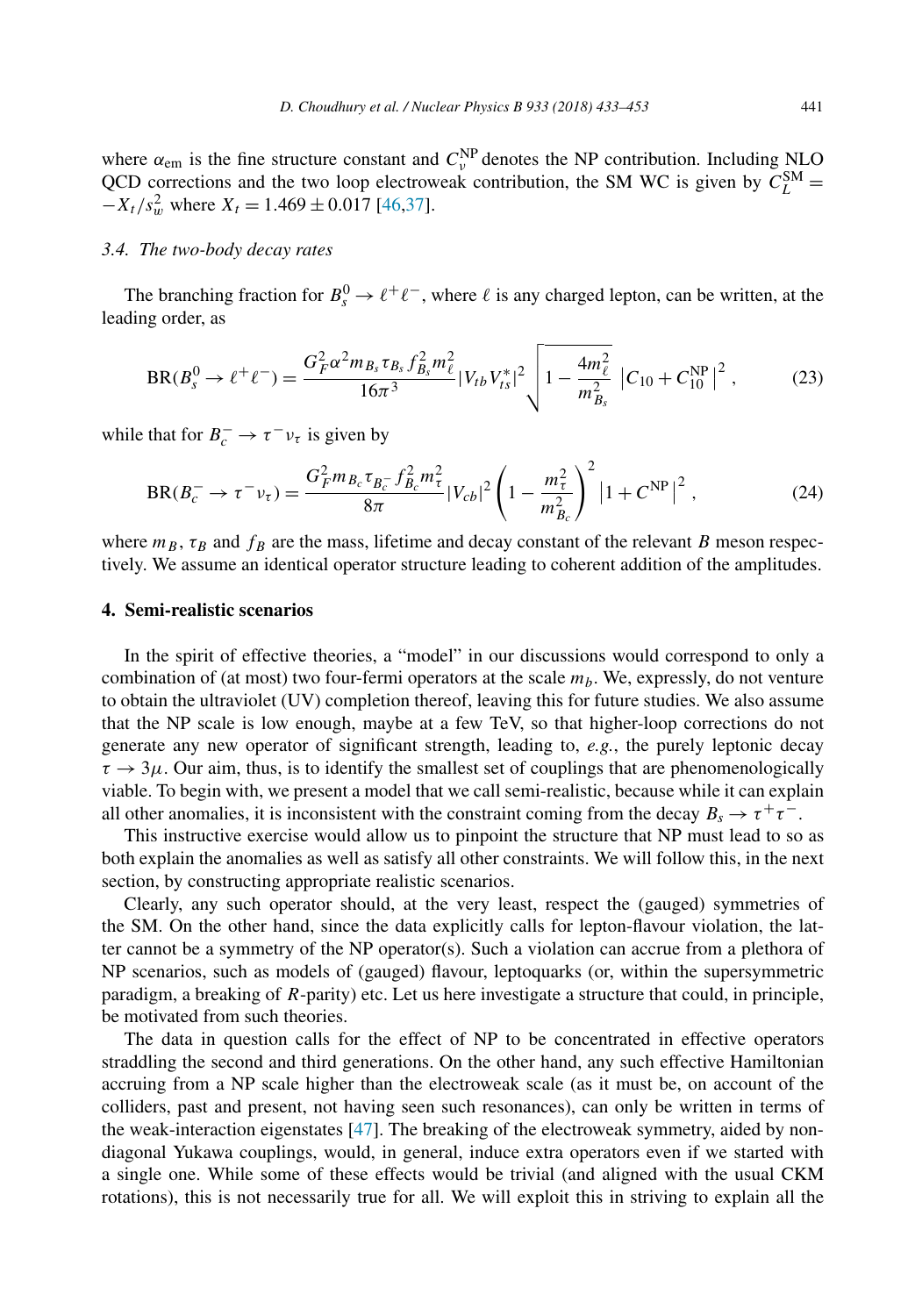<span id="page-9-0"></span>anomalies starting from a minimal set. In particular, our operators will involve second and third generation quark fields, to account for the  $b \rightarrow c$  and  $b \rightarrow s$  transitions, but only the third generation lepton fields, with the charged lepton state appropriately rotated to give rise to the mass eigenstates of  $\mu$  and  $\tau$  leptons.

#### *4.1. The could-have-been model*

Let us consider the following set of operators:

$$
\text{Model I:} \qquad \mathcal{O}_{\text{I}} = \sqrt{3} A_1 \left( \overline{Q}_{2L} \gamma^{\mu} L_{3L} \right)_3 \left( \overline{L}_{3L} \gamma_{\mu} Q_{3L} \right)_3 - 2 A_2 \left( \overline{Q}_{2L} \gamma^{\mu} L_{3L} \right)_1 \left( \overline{L}_{3L} \gamma_{\mu} Q_{3L} \right)_1, \tag{25}
$$

where  $A_{1,2}$  are the<sup>5</sup> WCs, and  $Q_i$  and  $L_i$  denote the usual *i*-th generation (and weak-eigenstate)  $SU(2)_L$  quark and lepton doublet fields respectively. The subscript '3' and '1' denote that the  $SU(2)_L$  quark and lepton doublet nelds respectively. The subscript 3 and 1 denote that the currents are  $SU(2)_L$  triplets and singlets, respectively, whereas the factor of  $\sqrt{3}$  has been introduced explicitly to account for the Clebsch–Gordan coefficients. It should be noted that only the second and third generation quark doublets and the third generation lepton doublet alone are involved in Eq. (25), as mentioned earlier. Considering the simplest of field rotations for the left-handed leptons from the unprimed (flavour) to the primed (mass) basis, namely

$$
\tau = \cos \theta \tau' + \sin \theta \mu', \qquad \qquad \nu_{\tau} = \cos \theta \nu'_{\tau} + \sin \theta \nu'_{\mu}, \qquad (26)
$$

terms with the potential to explain the  $b \rightarrow s \mu \mu$  anomalies are generated.

The best fit values for these can be obtained by effecting a  $\chi^2$ -test defined through

$$
\chi^2 = \sum_{i=1}^8 \frac{\left(\mathcal{O}_i^{\exp} - \mathcal{O}_i^{\text{th}}\right)^2}{\left(\Delta \mathcal{O}_i^{\exp}\right)^2 + \left(\Delta \mathcal{O}_i^{\text{th}}\right)^2}
$$
(27)

where  $\mathcal{O}_i^{\text{exp}}$  and  $\Delta \mathcal{O}_i^{\text{exp}}$  are the experimental mean and  $1\sigma$  uncertainty in the measurements and  $\Delta O_i^{\text{th}}$  is the theoretical uncertainty in the observables. The observables  $O_i^{\text{th}}$  are calculated within Model I and thus depend on the model parameters. We include a total of eight measurements for the evaluation of  $\chi^2$ , namely,  $R(D)$ ,  $R(D^*)$  (from Eq. [\(4\)](#page-3-0)),  $R_{J/\psi}$  (from Eq. [\(5\)](#page-4-0))  $R_K$ ,  $R_K^{\text{low}}$ ,  $R_K^{\text{central}}$  (from Eq. [\(6\)](#page-4-0)), the integrated  $BR(B_s \to \phi \mu \mu)$  for the range  $q^2 \in [1:6]$  GeV<sup>2</sup> (from Eq. [\(7\)](#page-4-0)) and BR( $B_s \to \mu\mu$ ) (from Eq. [\(8\)](#page-5-0)). The theoretical uncertainties  $\Delta \mathcal{O}_i^{\text{th}}$ , however small, are taken into account for all observables. For our numerical analysis, we use

$$
V_{cb} = 0.0416 , \t V_{tb} V_{ts}^* = -0.0409 , \t s_w^2 = 0.22 ,
$$

and find, for the SM,  $\chi^2_{SM}/d$ . o. f.  $\simeq 6.1$ . For Model I, on the other hand, the minimum value is *χ*<sub>2</sub><sup>2</sup><sub>min</sub>/d. o. f.  $\approx$  1.5 denoting a remarkable improvement from the SM value. The fit results are

$$
A_1 = 0.028 \text{ TeV}^{-2}, A_2 = -2.90 \text{ TeV}^{-2}, |\sin \theta| = 0.018,
$$
 (28)

leading to

$$
BR(B^+ \to K^+ \nu \overline{\nu}) = 6.1 \times 10^{-6}, \quad BR(B \to K^* \nu \overline{\nu}) = 1.4 \times 10^{-5}.
$$
 (29)

<sup>&</sup>lt;sup>5</sup> Here, as well as later, the coefficients  $A_i$ , of dimension (mass)<sup>-2</sup>, are considered to be real. This simplifying choice eliminates any source of CP-violation from beyond the SM.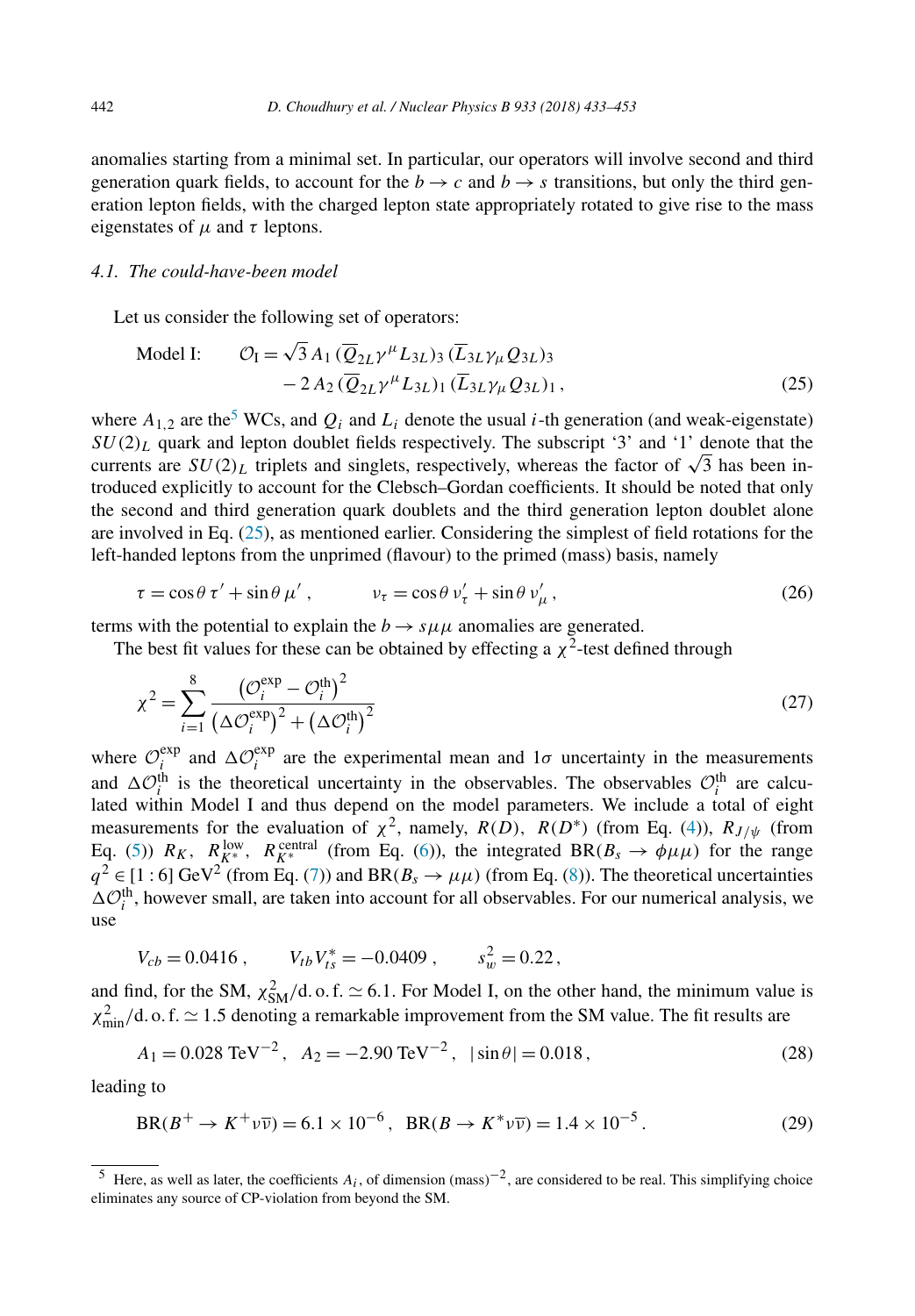Note that the small value of *A*<sup>1</sup> means that at the matching scale of the effective theory, *A*<sup>1</sup> could very well be zero, making this a two-parameter model  $(A_2 \text{ and } \sin \theta)$ . The fit would have improved significantly if we exclude  $R_{K^*}^{\text{low}}$  from our analysis. The BRs for  $B \to K \mu \tau$  and  $B \to K^* \mu \tau$  [\[48\]](#page-20-0) increase to 2.1 × 10<sup>-5</sup> and 3.6 × 10<sup>-5</sup> respectively, just below the current observed limit (see Eq. [\(12\)](#page-5-0)).

The NP contribution to the WCs  $C_9^{\text{NP}}$ ,  $C_{10}^{\text{NP}}$  and  $C^{\text{NP}}$  come out to be

$$
C_9^{\rm NP} = -C_{10}^{\rm NP} = -0.61 \,, \qquad C^{\rm NP} = -2.11 \,. \tag{30}
$$

Not only is this completely consistent with the global fit results for  $b \rightarrow s$  transitions, but also provides an explanation for the well known  $P'_5$  [\[32\]](#page-19-0) anomaly as it calls for an (axial)vector contribution to the muon mode with similar coupling strength [\[30\]](#page-19-0).

We come, finally, to the decay mode that rules out this model, namely  $B_s \to \tau^+\tau^-$ . The theoretical expression for this mode is given in Eq. [\(23\)](#page-8-0). It can be ascertained that the typical value of the BR as predicted within Model I is *an order of magnitude* higher than the LHCb limit quoted before [\[38\]](#page-19-0). Indeed, the only way the  $B_s \to \tau^+\tau^-$  constraint can be satisfied is to tweak the values of the WCs to an extent that the best fit value for  $R_{K^*}$  is nearly 2*σ* away from the global average, thereby negating the very essence of the effort. Depending on the structure of the UV-complete theory, one may even have a similar large contribution, in stark contrast to the data, to the mass difference  $\Delta M_s$  for the  $B_s$  system. This issue is discussed at a later stage.

At the same time, let us note that the LHCb collaboration has, very recently, announced measurement of  $R(D^*)$  through the 3-prong decay of the  $\tau$  [\[49\]](#page-20-0), with this particular data being consistent with the SM expectations at about  $1\sigma$ . More importantly, while the global average of  $R(D<sup>*</sup>)$  reduces, its deviation from the SM value actually *increases* marginally to ∼ 3.4*σ* [\[49\]](#page-20-0) on account of the improved precision.<sup>6</sup> This movement of the global average allows for the adoption of smaller values for  $A_i$ , thereby reducing the tension with  $B_s \to \tau^+ \tau^-$ . Indeed, if  $R(D^*)$  were to be entirely dominated by this new measurement, or the BR for  $B_s \to \tau^+\tau^-$  were found to be larger than the LHCb limit, the tension would be reduced to acceptable levels and this model would have worked fine.

Before we proceed further, let us mention that one can construct similar models, like

$$
\text{Model II:} \qquad \mathcal{O}_{II} = -\sqrt{3} A_1 \left( \overline{Q}_{2L} \gamma^{\mu} Q_{3L} \right)_3 \left( \overline{L}_{3L} \gamma_{\mu} L_{3L} \right)_3 + \sqrt{3} A_2 \left( \overline{Q}_{2L} \gamma^{\mu} L_{3L} \right)_3 \left( \overline{L}_{3L} \gamma_{\mu} Q_{3L} \right)_3 , \tag{31}
$$

$$
\text{Model III:} \qquad \mathcal{O}_{\text{III}} = -\sqrt{3} A_1 \left( \overline{Q}_{2L} \gamma^{\mu} Q_{3L} \right)_3 \left( \overline{L}_{3L} \gamma_{\mu} L_{3L} \right)_3 \n+ 2 A_3 \left( \overline{Q}_{2L} \gamma^{\mu} Q_{3L} \right)_1 \left( \overline{L}_{3L} \gamma_{\mu} L_{3L} \right)_1, \tag{32}
$$

while all these models satisfy every constraint and yield similar  $\chi^2_{\text{min}}$ , they all fail to keep  $BR(B_s \to \tau^+ \tau^-)$  within the allowed limit.

We, nonetheless, endeavour below to identify a scenario that is not dependent on wishful thinking, as aforementioned.

 $6\text{ We do not include this measurement in our analysis as the corresponding error correlations with  $R(D)$  have not yet$ been worked out.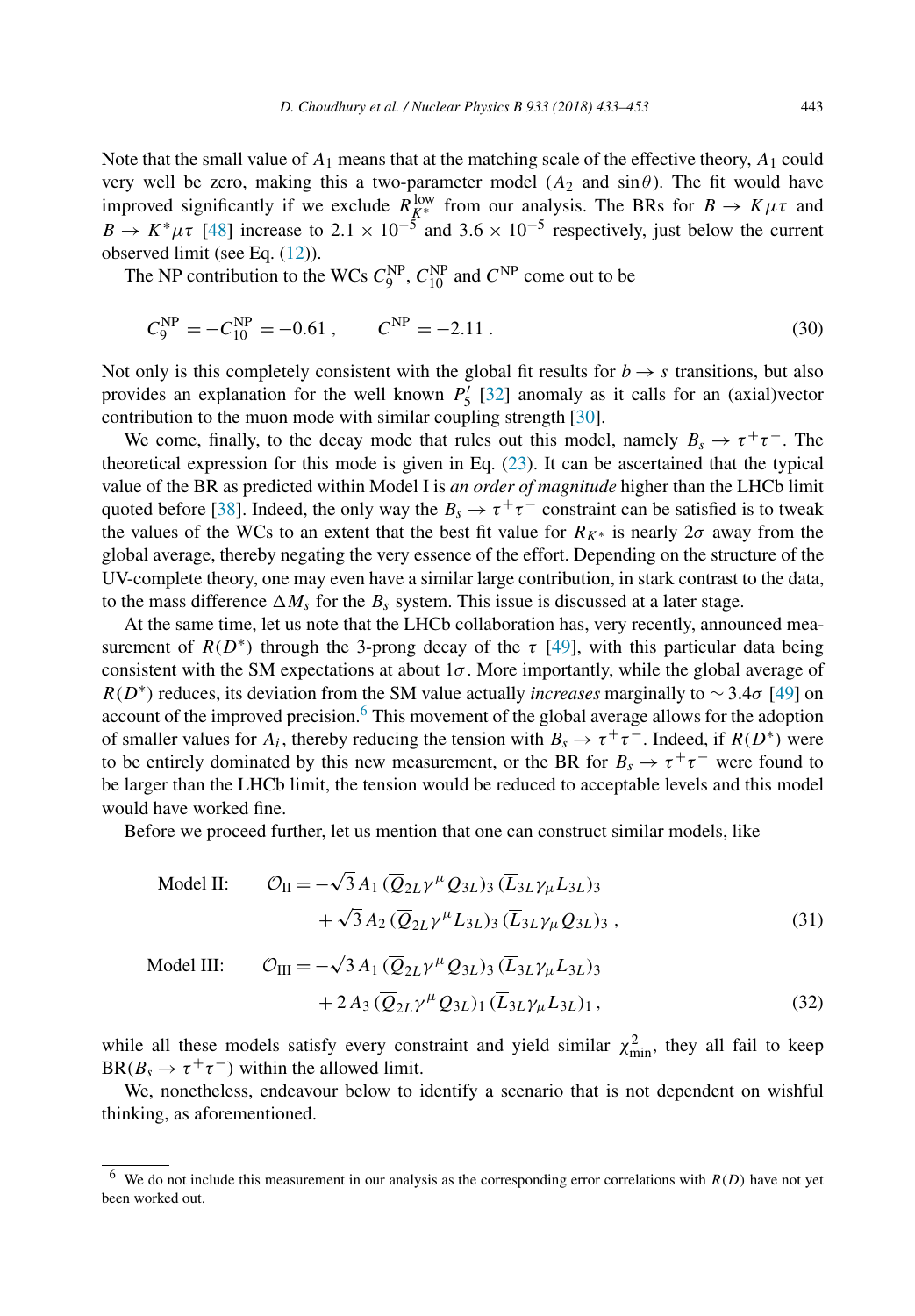# <span id="page-11-0"></span>**5. Realistic models**

The strong constraints from  $\Delta M_s$  and  $B_s \to \tau^+\tau^-$ , as seen in the preceding section, emanated from the fact that, in each of the cases, we generated a substantial  $C_{10}^{\text{NP}}$ , namely a NP contribution to the operator  $\mathcal{O}_{10}$  for the tauonic mode (in Eq. [\(17\)](#page-6-0))

$$
\frac{e^2}{16\pi^2} \left( \overline{s} \gamma_\mu P_L b \right) \left( \overline{\tau} \gamma^\mu \gamma_5 \tau \right) .
$$

Indeed, we consistently had  $C_{10}^{\text{NP}} = -C_9^{\text{NP}}$ . While the operator  $\mathcal{O}_9$  has only a vanishing contribution to the decay, the situation is very different for  $\mathcal{O}_{10}$ . Although the latter contribution suffers a chirality suppression, it is still substantial for  $B_s \to \tau^+\tau^-$ . Thus, consistency with this mode would require  $C_{10}^{NP}$  to be small.

On the other hand, a substantial change in  $R_{K^{(*)}}$  would require at least one of  $C_{10}^{NP}$  and  $C_{9}^{NP}$ to be substantial. In other words, we must break the relation  $C_{10}^{NP} = -C_9^{NP}$ , which was a consequence of working, thus far, with left-handed currents alone. Learning from the lessons of the preceding section, we now consider simple variants of the models already introduced.

## *5.1. Model IV*

Consider the following set of operators

$$
\mathcal{O}_{IV} = \sqrt{3} A_1 \left[ -(\overline{Q}_{2L} \gamma^{\mu} Q_{3L})_3 (\overline{L}_{3L} \gamma^{\mu} L_{3L})_3 + \frac{1}{2} (\overline{Q}_{2L} \gamma^{\mu} L_{3L})_3 (\overline{L}_{3L} \gamma^{\mu} Q_{3L})_3 \right] + \sqrt{2} A_5 (\overline{Q}_{2L} \gamma^{\mu} Q_{3L})_1 (\overline{\tau}_R \gamma^{\mu} \tau_R),
$$
\n(33)

where the new WC  $A_5$  (note that the factor of  $\sqrt{2}$  is a Clebsch–Gordan factor) parametrizes the strength of the right-handed tauonic current. In terms of the component field, this reduces to

$$
\mathcal{O}_{IV} = \frac{3 A_1}{4} (c, b) (\tau, \nu_\tau) + \frac{3 A_1}{4} (s, b) (\tau, \tau) + A_5 (s, b) \{ \tau, \tau \} + \frac{3 A_1}{4} (s, t) (\nu_\tau, \tau) + A_5 (c, t) \{ \tau, \tau \} + \frac{3 A_1}{4} (c, t) (\nu_\tau, \nu_\tau)
$$
\n(34)

where we have introduced the shorthand notation

$$
\{x, y\} \equiv \overline{x}_R \gamma^\mu y_R \quad \forall \ x, y,
$$
\n<sup>(35)</sup>

and the terms in the second line of eqn. (34) are irrelevant for the processes in hand. Clearly,  $A_5 \simeq 3A_1/4$  would suppress any NP contribution to  $B_s \to \tau^+\tau^-$ . Simultaneously, this will automatically generate a tiny contribution to  $B \to K^{(*)} \mu^+ \mu^-$ , comparable with the SM contribution, without needing to tune the leptonic mixing angle to an unnaturally small value. Note that we have already imposed the symmetry that had led to the suppression of the  $B \to K^{(*)}\overline{\nu}\nu$  modes.

While the introduction of the right-handed current opens the possibility of introducing an independent mixing matrix for the right-handed leptons, we eschew this in the interest of having the fewest parameters in the NP sector. This would also be the case for the other model discussed below.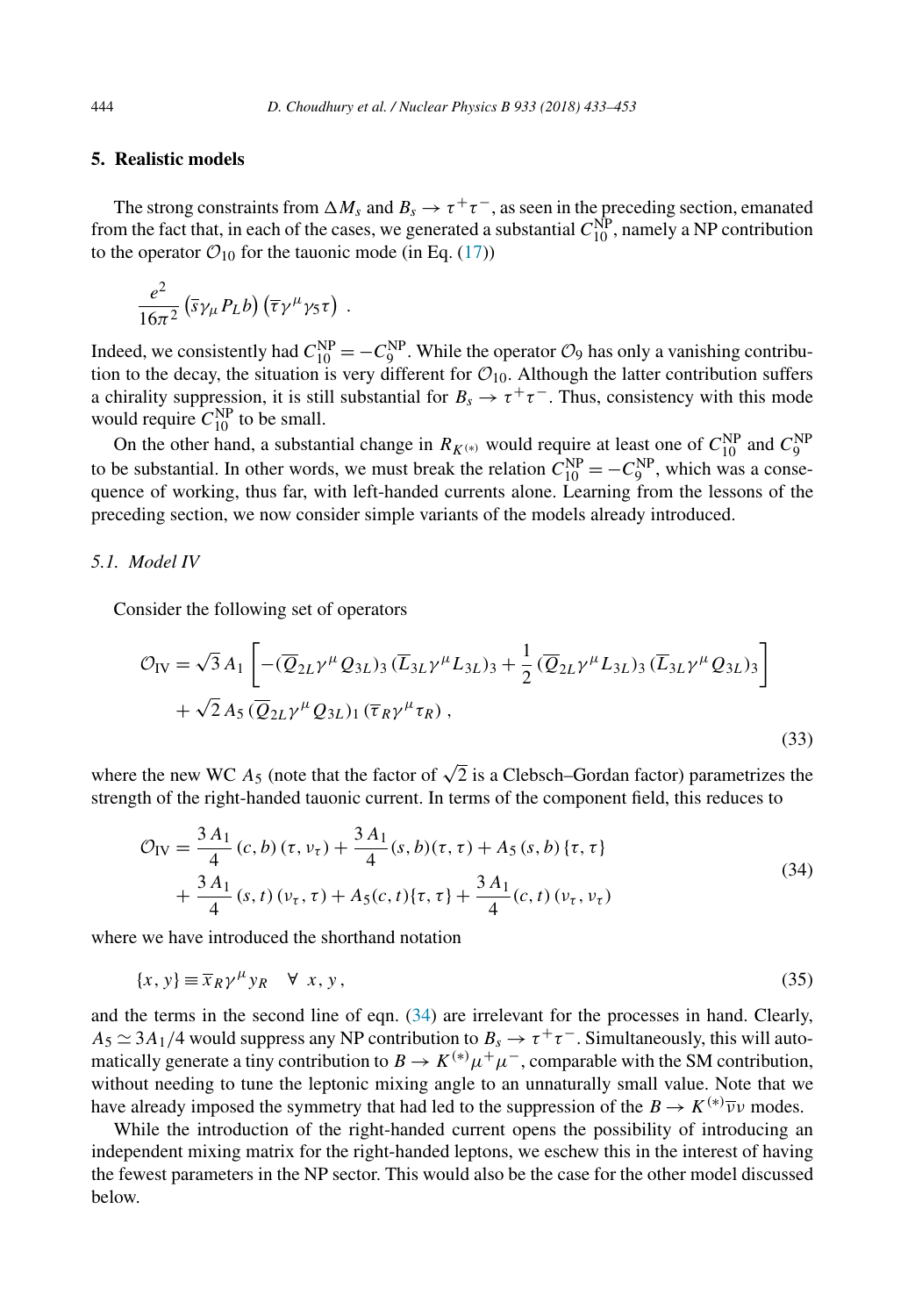## <span id="page-12-0"></span>*5.2. Model V*

The analogous change in Model II and in Model III would, interestingly, result in the same set of operators as

$$
\mathcal{O}_V = -\sqrt{3} A_1 (\overline{Q}_{2L} \gamma^\mu Q_{3L})_3 (\overline{L}_{3L} \gamma^\mu L_{3L})_3 + A_1 (\overline{Q}_{2L} \gamma^\mu Q_{3L})_1 (\overline{L}_{3L} \gamma^\mu L_{3L})_1 + \sqrt{2} A_5 (\overline{Q}_{2L} \gamma^\mu Q_{3L})_1 (\overline{\tau}_R \gamma^\mu \tau_R)
$$
\n(36)

leading to

$$
\mathcal{O}_V = A_1(c, b)(\tau, \nu_{\tau}) + A_1(s, b)(\tau, \tau) + A_5(s, b)\{\tau, \tau\} + A_1(s, t)(\nu_{\tau}, \tau) + A_1(c, t)(\nu_{\tau}, \nu_{\tau}) + A_5(c, t)\{\tau, \tau\}
$$
(37)

with the first line containing all terms of relevance. Once again, the (symmetry) relation between the coefficients of the first two operators helps evade constraints from  $B \to K^{(*)} \overline{\nu} \nu$ . Moreover, the very structure of Eq. (37) suggests that  $A_5 \simeq A_1$  would be preferred by  $B_s \to \tau^+ \tau^-$ .

# **6. Results**

The fitting of NP operators progress in exact analogy with that in Sec. [4.1,](#page-9-0) with the relaxation of the condition  $C_{10}^{NP} = -C_9^{NP}$ . Whereas the  $\chi^2$  (defined in Eq. [\(27\)](#page-9-0)) is still minimized for  $|\sin \theta| \simeq 0.018$ , such a solution would not simultaneously satisfy both of BR( $B^+ \rightarrow K^+ \mu^- \tau^+$ ) as well as  $BR(B_s \to \tau^+\tau^-)$  and yet lead to a satisfactory solution for the other variables. Consequently, the best fit is obtained for a slightly different value, namely<sup>7</sup>

$$
|\sin \theta| \simeq 0.016 \tag{38}
$$

applicable to each case. We now have  $\chi^2_{\text{min}}/d$ , o. f. = 1.7, a rise of 1.3 from the unconstrained minimum. The new best fit values of the WCs are

$$
C_9^{\text{NP}} = -0.35
$$
,  $C_{10}^{\text{NP}} = 0.55$ ,  $C^{\text{NP}} = -2.11$ .

This shows a marked improvement<sup>8</sup> from the SM value of  $\chi^2$ /d.o.f. = 6.1. It should be noted that even this low value of  $\chi^2_{\text{min}}/d$ . o. f. = 1.7 is dominated by a single measurement, namely,  $R_{K^*}^{\text{low}}$ . Indeed, for the best fit points of the NP parameter space, we have  $R_{K^*}^{\text{low}} = 0.83$ which is a little more than  $1\sigma$  way from the LHCb measurement. This is quite akin to the various other studies in the literature [\[13\]](#page-18-0) who to have concluded that an agreement to this experimental value to better than  $1\sigma$  is not possible if the NP contribution can be expressed just as a modification of the SM Wilson coefficients. Rather, it necessitates the introduction of a new dynamical scale altogether. Having determined  $\sin \theta$  as above, we choose, for illustrative purposes, to relax the conditions imposed by  $BR(B^+ \to K^+ \mu^- \tau^+)$  as well as  $BR(B_s \to \tau^+ \tau^-)$ . This would allow us to choose the best fit values for the parameters in each of the two cases. These are displayed in Table [2.](#page-13-0)

In Fig. [1,](#page-13-0) we depict the 95% and 99% C.L. bands, in the plane of the WCs, around the new best fit point. Also shown are the regions in the parameter space allowed by the upper limits

<sup>&</sup>lt;sup>7</sup> This is equivalent to imposing a penalty function and effecting a constrained minimisation of the  $\chi^2$ .

<sup>&</sup>lt;sup>8</sup> Had we chosen to work with  $R(D^*)_{\text{SM}}$  estimates of refs. [\[20,21\]](#page-19-0) instead, the SM value for the  $\chi^2$  would have been 43*.*3 and 45*.*7 respectively. On the inclusion of the new operators, the values would have been 9.4 and 9.1 respectively.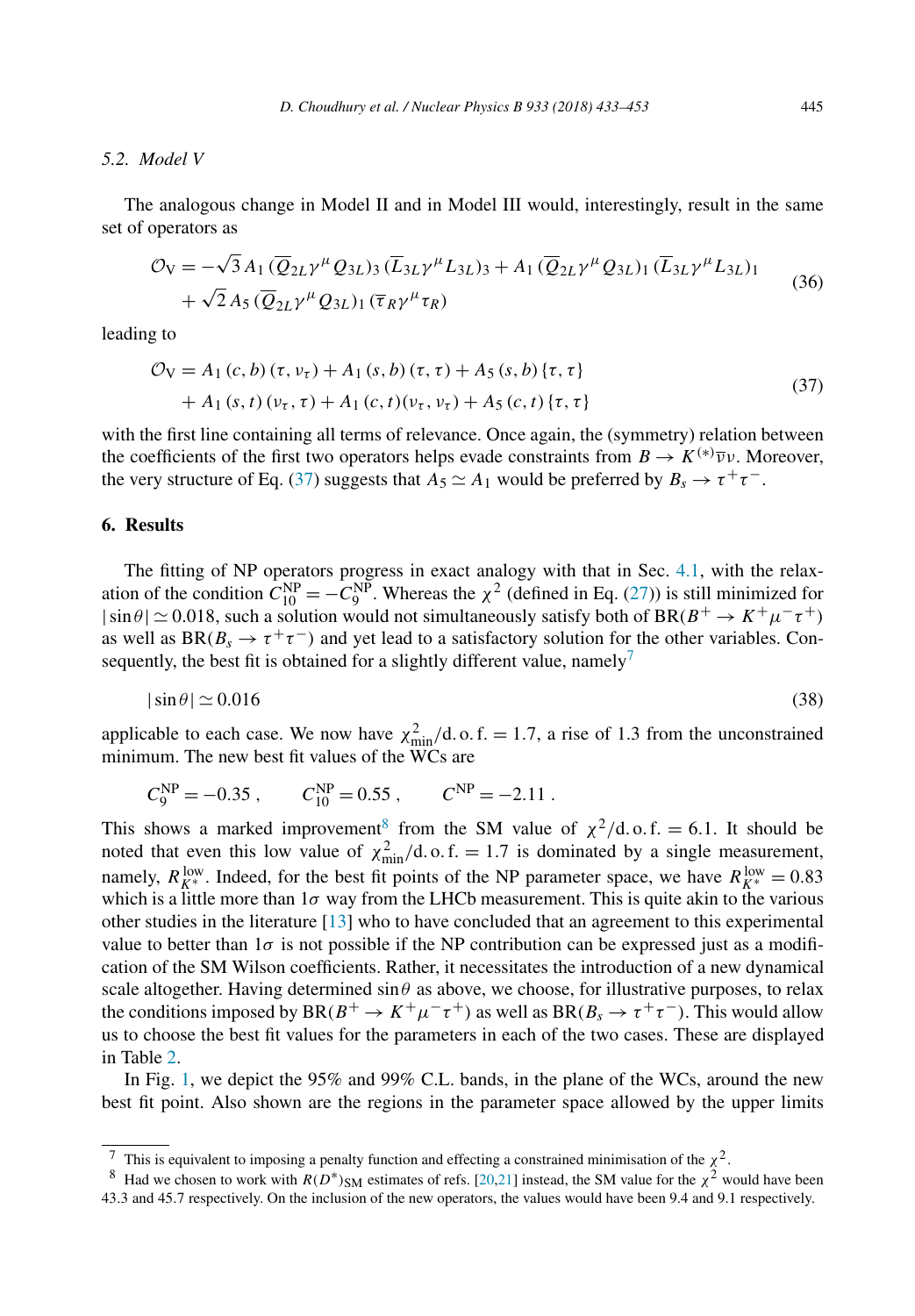<span id="page-13-0"></span>Table 2 Central values of the fitted parameters for the two models.

| Best fit points            | Model IV | Model V |
|----------------------------|----------|---------|
| $ \sin \theta $            | 0.016    | 0.016   |
| $A_1$ in TeV <sup>-2</sup> | $-3.88$  | $-2.91$ |
| $A_5$ in TeV <sup>-2</sup> | $-2.61$  | 0.66    |



Fig. 1. The viable parameter space for two different models i.e., model IV and model V are shown in left and right panel, respectively. The point represents the minimum of the  $\chi^2$ , whereas the light and dark blue ellipses denote 95% and 99% C.L. regions, respectively. The orange and yellow shaded regions are allowed by the BR( $B_s \to \tau^+\tau^-$ ) and  $BR(B^+ \to K^+\mu^-\tau^+)$  bounds. The overlaps denote the finally allowed portion of the parameter space. (For interpretation of the colours in the figure(s), the reader is referred to the web version of this article.)

on BR( $B_s \to \tau^+\tau^-$ ) (the orange shaded region) and BR( $B^+ \to K^+\mu^-\tau^+$ ) (the yellow shaded region). The former, as expected, is truly restrictive. The overlap region, thus, denotes the viable parameter space at a given confidence level.

The observables at the overlap region, corresponding to a least value of  $\chi^2/d$ . o. f.  $\simeq$  2.6, are given by

$$
R_K = 0.80,
$$
  
\n
$$
R_{K^*}^{\text{low}} = 0.88,
$$
  
\n
$$
R_{K^*}^{\text{central}} = 0.83,
$$
  
\n
$$
R(D) = 0.36,
$$
  
\n
$$
R(D^*) = 0.30,
$$
  
\n
$$
R_{J/\psi} = 0.34,
$$
  
\n
$$
\frac{d}{dq^2} BR(B_s \to \phi \mu \mu) = 3.8 \times 10^{-8} \text{ GeV}^{-2} \text{ for } q^2 \in [1:6] \text{ GeV}^2.
$$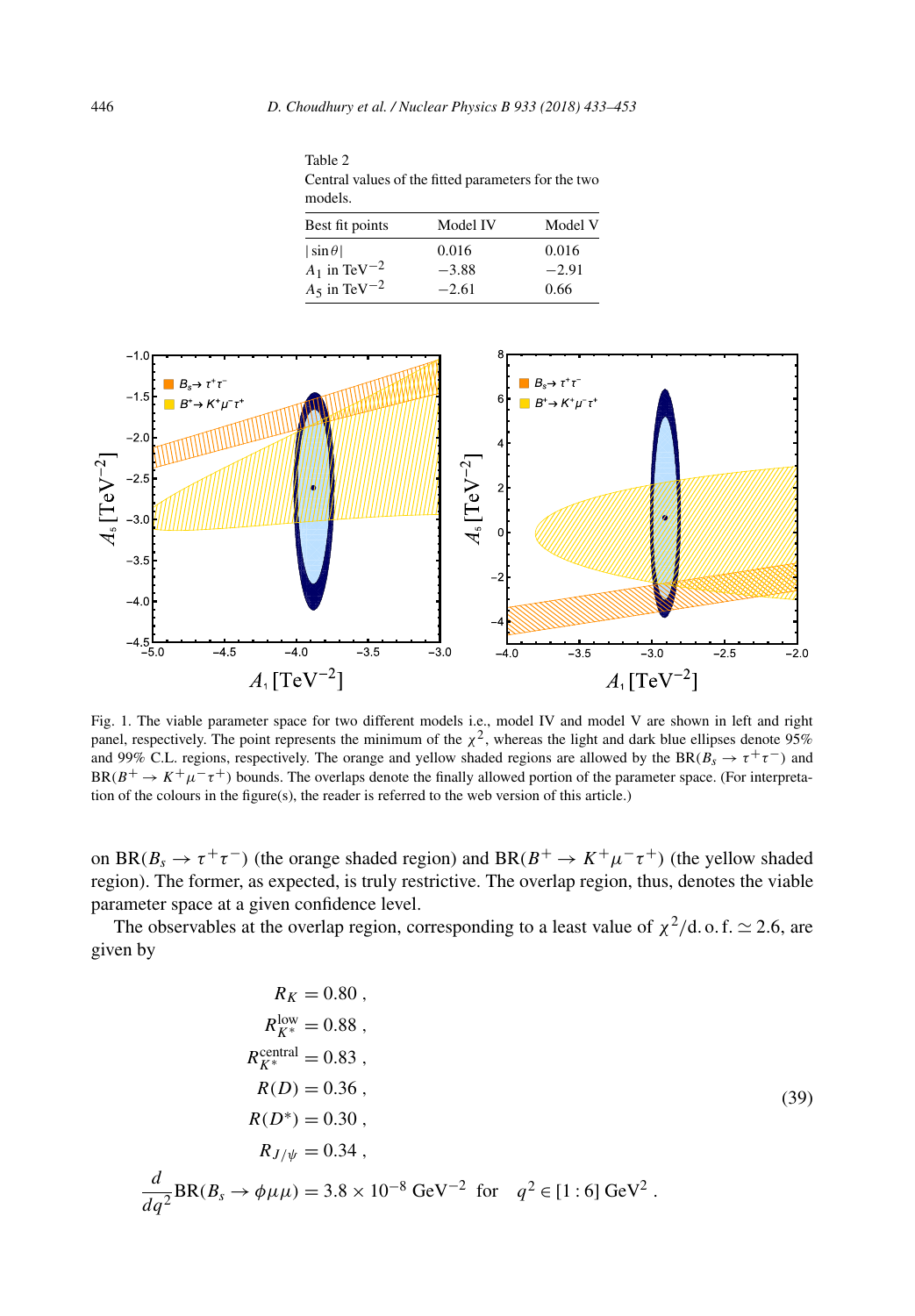<span id="page-14-0"></span>From Fig. [1,](#page-13-0) one might be led to think that the models IV and V are consistent only at 95% C.L. or worse, but this is deceptive. It should be noted that the contours shown in Fig. [1](#page-13-0) are not drawn around the absolute minimum of  $\chi^2$ , which, in any case, is incompatible with other data, namely,  $B^+ \to K^+ \mu^- \tau^+$  and  $B_s \to \tau^+ \tau^-$ . Yet, the  $\chi^2$  values corresponding to the overlap region, namely  $\lesssim 15(18)$  for the 95% (99%) C.L. bands, are much better than that obtained within the SM, which is  $\sim$  49. In other words, the improvement is remarkable.

It has been shown in Ref. [\[50\]](#page-20-0) that the inclusion of left-handed NP current in the  $b \to c\tau \overline{\nu_{\tau}}$ transition to explain the  $R(D^{(*)})$  anomalies, does not jeopardize the lifetime of the  $B_c$  meson significantly, although it opens up an annihilation mode  $B_c \rightarrow \tau \nu$  for its decay. Our results for NP coefficients correspond to a modification of  $\sim$  3% of the lifetime and is well within the allowed limit.

We also make a couple of strong predictions which should be tested in LHCb in near future. First, for both the models under consideration, the similar ratio in  $B_s \to \phi \ell^+ \ell^-$  mode, namely,  $R_{\phi} \equiv BR(B_s \to \phi \mu^+ \mu^-)/BR(B_s \to \phi e^+ e^-)$  should be less than unity and is predicted to be  $\simeq$  0.83 for the range  $q^2 \in [1:6]$  GeV<sup>2</sup>. Second, as the allowed region almost saturates the bounds arising from the modes  $BR(B_s \to \tau^+\tau^-)$  and  $BR(B^+\to K^+\mu^-\tau^+)$ , they should also be observable in near future, and so should be  $B \to K^* \tau \mu$ . Apart from this, several anomalous top decay channels may be probed at the LHC or the next generation *e*+*e*<sup>−</sup> collider. Each of these predictions provides independent modes to both test and falsify the scenarios proposed.

## *6.1. Caveat: quantum corrections and new operators*

While the issue of too large a BR( $B_s \to \tau^+\tau^-$ ) faced by the semi-realistic scenarios discussed in Sec. [4](#page-8-0) was taken care of  $\overline{9}$  in the models proposed in Sec. [5,](#page-11-0) a further issue remains.

The operators that we discussed can also, in principle, generate new contributions to  $B_s - \overline{B_s}$ mixing. Consider, *e.g.* the *τ*-loop diagram contributing to the effective  $\Delta B = \Delta S = 2$  operator. The amplitude is formally a quadratically divergent one. Thus, to calculate it one needs to introduce a cutoff  $\Lambda$  which could be estimated by parametrizing  $A_i = a_i/\Lambda^2$  with  $a_i ∼ \mathcal{O}(1)$ . In other words, the fit dictates  $\Lambda$  to be a few TeV at most. Using  $\Lambda$  as a cutoff would, naively, generate a WC that only scales with  $\Lambda^{-2}$ . In other words, we seemingly have [\[51\]](#page-20-0)

$$
\frac{\zeta}{\Lambda^2} (\overline{b} \gamma_\mu P_L s) (\overline{b} \gamma^\mu P_L s) \qquad \zeta \sim \mathcal{O}\left(\frac{a_i^2}{\pi^2}\right). \tag{40}
$$

Accepting this, the experimental measurement of the mass difference  $\Delta M_s$  imposes a rather strong constraint, namely,  $A_1 \lesssim 0.1 \,\text{TeV}^{-2}$  [\[51\]](#page-20-0), and this limit falls linearly with increasing  $\Lambda$ . This apparent conflict with our fit results can be evaded if there are more contributions to the  $B_s - B_s$  mixing. A trivial example is provided by postulating a "tree-level" operator with a form identical to that above and a coefficient with a sign opposite to  $\zeta$  above. A more interesting alternative could be to appeal to some yet-to-be-discovered symmetry of the full theory that cancels out, at least approximately, all the quantum corrections to the existing set of dimension-6 operators that may lead to a sizable  $\Delta M_s$ . Either solution could, of course, be termed a slightly fine-tuned one.

<sup>&</sup>lt;sup>9</sup> Note that this could not have been solved by introducing another intermediate particle. If the said particle were light, it should have been discovered by now. If it were heavy instead, the corresponding field could have been integrated out leading to a modification in the Wilson coefficients in the effective Lagrangian. Thus, such a step could, at best, have mimicked the situations discussed in Sec. [5.](#page-11-0)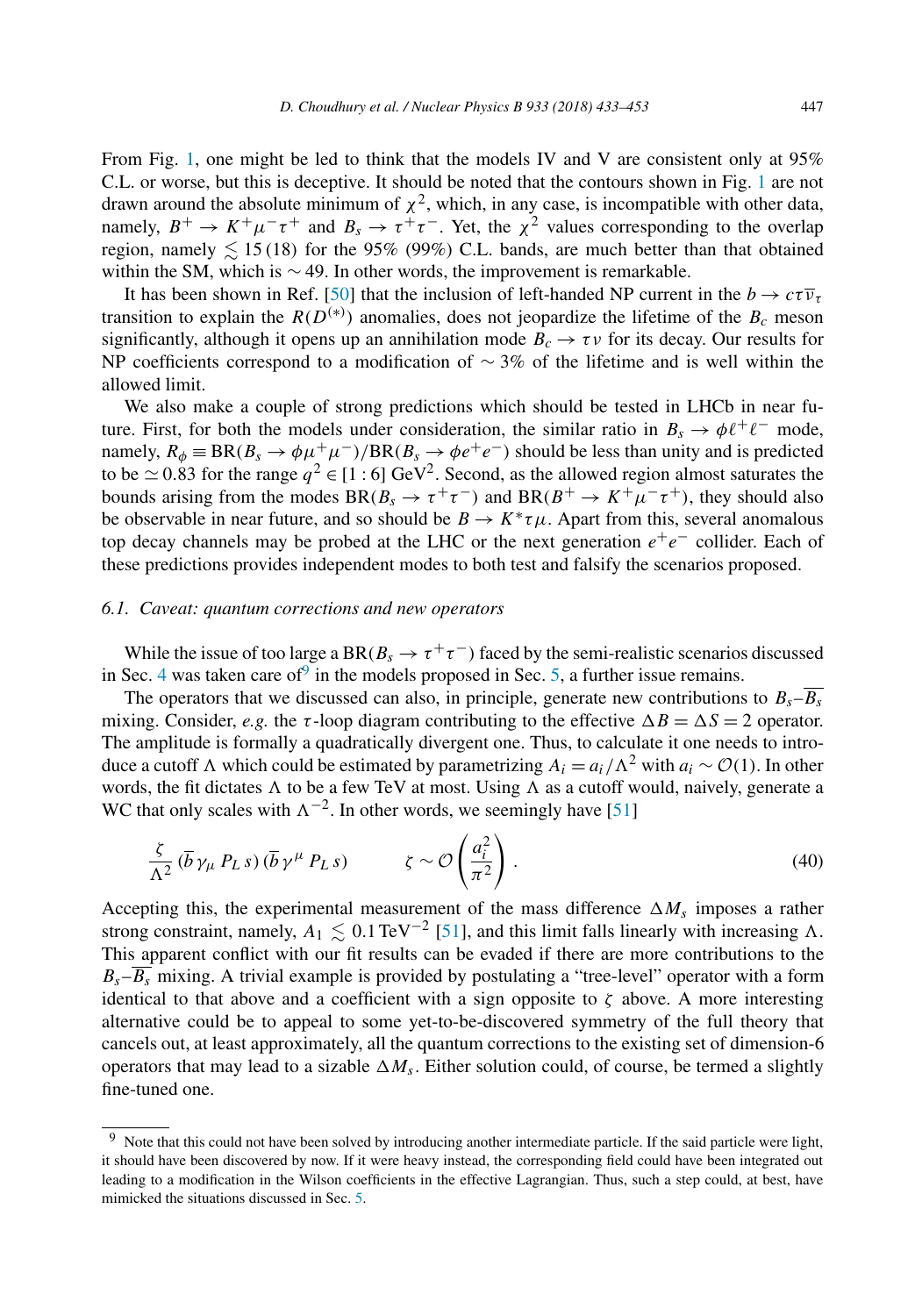<span id="page-15-0"></span>Before we delve deeper into this problem, it behoves us to consider the very calculation of *ζ* indicated above. One criticism is that the result is dependent on the regularisation prescription and a different one could have resulted in a markedly different *ζ* . A more subtle issue pertains to the very nature of such calculations in an effective theory. Indeed, an effective Lagrangian is presumably the result of either having integrated out the heavy fields in a more fundamental theory or having incorporated (some of) the quantum corrections to yield an effective action. If the local Lagrangian under consideration is to be thought of as the lowest order approximation in an expansion, further quantum corrections due to the UV physics alone can only result in corrections to the WCs and not generate any new terms in the Lagrangian.<sup>10</sup> Such new terms should arise only when quantum corrections to low-energy physics are taken into account.

In the present context, if say the operator  $\mathcal{O}_V$  were the result of a Z' exchange, then the operator of Eq. [\(40\)](#page-14-0) should have been generated at the same level as  $\mathcal{O}_V$ . Suppressing  $B_s - \overline{B}_s$ mixing would, then, require that the  $bsZ'$  coupling be far smaller than the  $\tau \tau Z'$  one. Calculating the *τ* -loop would, then, be unnecessary and largely meaningless. On the other hand, imagine that the operator  $\mathcal{O}_V$  was generated as a combined effect of a slew of coloured fields (with the displayed form being the result of a final Fierz rearrangement). In such a case, the operator of Eq. [\(40\)](#page-14-0) would be generated only when mixed loops involving both these coloured (and heavy) fields as well as the SM bosons. Intricately woven with this are dependence on the light masses and the analogue of the GIM cancellations. $11$  With the attendant additional suppression, by a factor of  $\alpha_{wk} m_{light}^2 / \Lambda^2$  where  $m_{light}$  is the typical mass of the SM fields, the consequent value of  $\zeta$  is small enough for our effective Lagrangian to be in consonance with  $B_s-\overline{B}_s$  mixing. In other words, this constraint should be considered as only an indicative one, perhaps pointing to the nature of the UV completion.

Thus, we are brought back to the assertion implicit in the entire discussion of this paper, namely that there has to exist some symmetry in the UV-complete theory that ensures that the discussed operators (in a given scenario) constitute the entire set appearing at the lowest order in the said EFT. The Wilson coefficients of any other four-fermion operator generated as a result of quantum corrections must, necessarily, be suppressed by at least  $\alpha_{wk} m_{light}^2 / \Lambda^2$ . Such a suppression, of course, would render the scenario safe from the perspective of  $\Delta M_s$ .

Very similar to the discussion above is the case for  $\tau \to 3\mu$ , putatively generated by a quark loop.

## **7. Conclusion**

In this paper, we identify the minimal extension of the SM in terms of effective four-fermion operators that can explain two sets of anomalies:  $R_K$  and  $R_{K^*}$  on the one hand, as well as  $R(D)$ ,

 $10$  This argument does not hold for nonlocal terms, or, equivalently, terms characterized by nonanalytical forms in the momentum space. These, however, are not of interest to us.

<sup>&</sup>lt;sup>11</sup> To put this analogy into perspective, consider the two-generation SM to be the UV-complete theory and the Fermitheory as the EFT. Had the charm-quark been absent in the UV-theory but Cabibbo mixing present, the integrating out of the *W*- and the *Z*-fields would not only have generated the usual CC and NC interactions, but also large FCNC terms in the EFT. The reintroduction of the *c*, before the integration, removes the FCNC to the lowest order, but retains it at a higher order, and renders the FCNC proportional to  $m_c^2$ . In other words, since a symmetry in the UV-theory had forbidden the generation of a particular term in the EFT, its subsequent generation, which could occur only through the participation of the light fields, bore an imprint of the masses of the light fields (*mc* in this context).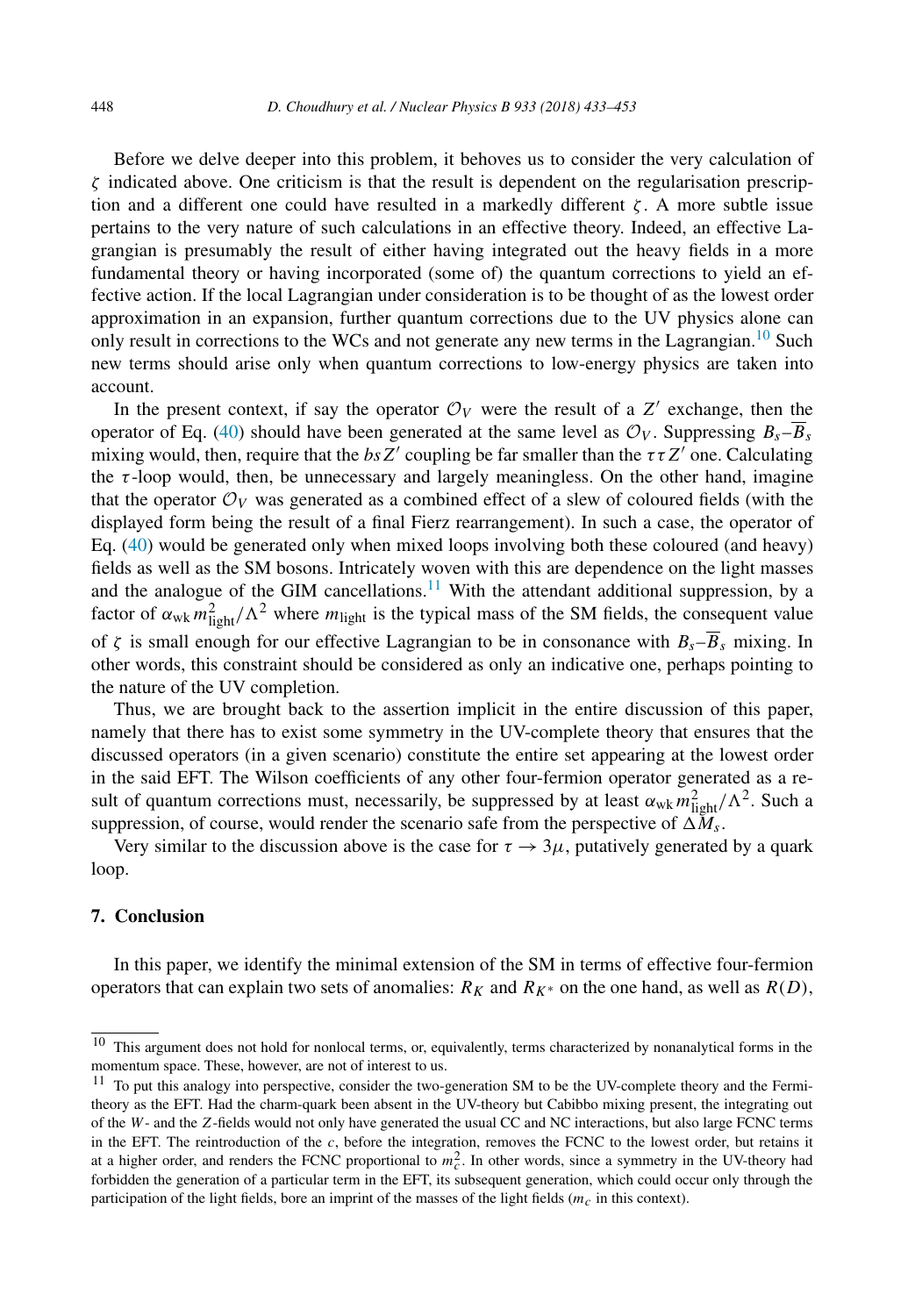$R(D^*)$  and  $R_{J/\psi}$  on the other. Explaining both sets at a single stroke has been challenging for two reasons: *(i)* there is a deficiency in the former case but an excess in the latter, and *(ii)* because they involve different leptons, viz. muons for the first pair and *τ* s for the second.

The final state leptons, though, can be related by postulating a small rotation of the original charged lepton field involved in the dimension-6 operator(s). With the very inclusion of a flavournonuniversal operator, such a rotation is no longer a trivial one (as is the case with the SM). With the neutrino flavour in such decays not being observed, only the incoherent sum over states is a measurable quantity. As for excesses in both the neutral- and charged-current processes, these are related by the usual  $SU(2)_L$  symmetry.

Based on these principles, we have formulated several scenarios with a minimal set of dimension-6 gauge and Lorentz invariant operator. The "models" have at most three parameters, namely the WCs corresponding to the effective operators (two or less) and the lepton mixing angle.

Taking all the data into account, we find that two such operators are enough to get an acceptable fit. For the best fit points, all the observables, barring  $R_{K^*}^{\text{low}}$  and  $BR(B_s \to \phi \mu \mu)$  in the low-*q*<sup>2</sup> bin, are consistent within 1*σ* . (For the latter, the agreement is better than 2*σ* .) Even for the standout observable (for which the data is still not of great quality), the disagreement is only slightly worse than 1 $\sigma$ . In addition, we can also explain the observed suppression in the low- $q^2$ bins for the decay  $B_s \to \phi \mu \mu$ .

A strong prediction of our analysis is that either  $B \to K \mu \tau$  and/or  $B_s \to \tau^+ \tau^-$  will be close to discovery, and one should look for such channels in LHCb as well as Belle-II. At the same time, we do not attempt to probe the origin of these new operators; while a Z' or a vector leptoquark may do the job, this is left for the model builders.

Although we start with a simplistic scenario with two operators in each case, it is conceivable that a hitherto unknown symmetry relates the two unknown WCs. Indeed the choices  $A_2 = A_1/2$ , applicable for Models I and II, are strikingly simple, and conceivably, may arise from some unidentified flavour dynamics. Such a symmetry, if exact, would lead to a vanishing NP contribution (at the tree level in the effective theory) to the  $b \to s \nu \overline{\nu}$  amplitude. However, quantum corrections would be expected to break this symmetry. Although such rates would be small, they should still be visible at Belle-II.

Model I is interesting from a different perspective. The best-fit value of the WC *A*<sup>1</sup> is twoorders of magnitude below the other, namely *A*2. Indeed, this is one case where a single operator does almost as well as two together, or in other words, only two parameters for the new physics are required here. This is a remarkably simple solution to all of the disparate set of anomalies that confront us. A slight modified version of this case has been discussed in Ref. [\[1\]](#page-18-0), where the bounds from  $B_s \to \tau \tau$  are well under control. Most interestingly, the scale of the new (flavour) physics is suggested to be a few TeVs at best, rendering the situation extremely attractive for the current run of the LHC.

It has to be noted, though, that the recent LHCb bound on  $B_s \to \tau^+\tau^-$  rules out the simplest of the scenarios. While this measurement is crucially dependent on the use of neural networks etc. (as the *τ* s are yet to be fully reconstructed) and the consequent uncertainties, it is worthwhile to investigate if the suppression of the  $C_{10}^{NP}$  contribution that it calls for, can be accommodated in such scenarios. We find that this can indeed be done without the introduction of additional parameters, but at the cost of introducing an additional gauge invariant operator, whose WC is envisaged to be related with the other WCs by some yet-to-be-discovered symmetry. While the *χ*<sup>2</sup> worsens marginally, it is still miles better than that in the SM. The models have a few generic predictions, like the possibility of observing  $B \to K^{(*)} \mu \tau$  or  $B_s \to \tau^+ \tau^-$  in near future, and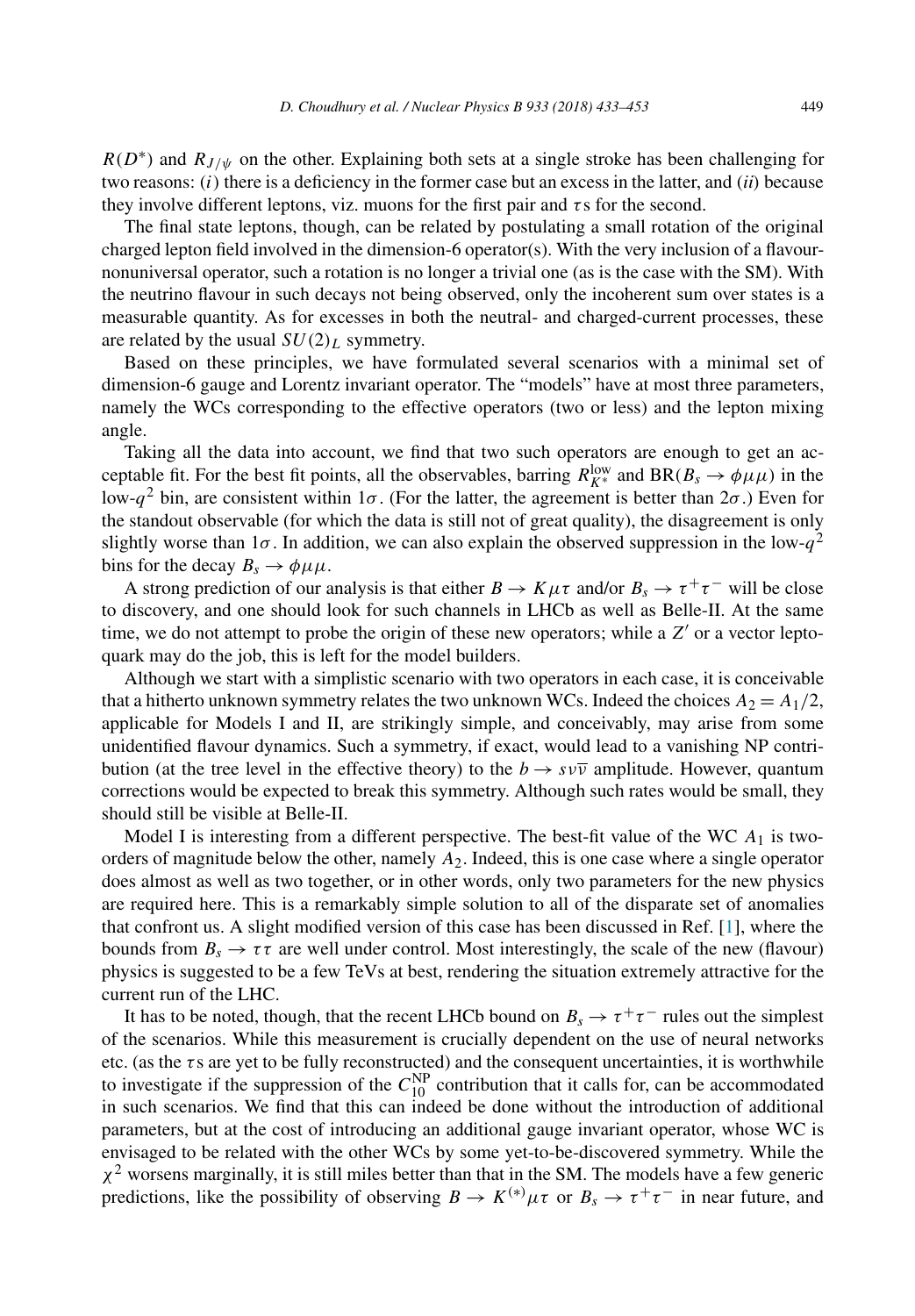<span id="page-17-0"></span>possibly  $B \to K^{(*)}$  plus missing energy. They will definitely be checked within the next couple of years at LHCb, and Belle-II will be able to make precision studies on these observables. The other features of the scenarios, including the possibility of direct observation of TeV-scale resonances at the LHC, remain unaltered.

## **Acknowledgements**

The authors thank Gino Isidori and Sudhendu RaiChoudhury for illuminating discussions. AK thanks the Science and Engineering Research Board (SERB), Government of India, for the research grant EMR/2016/001306. DC acknowledges partial support from the European Union's Horizon 2020 research and innovation program under Marie Skłodowska-Curie grant No. 674896.

## **Appendix A**

The expressions for the angular coefficients present in the differential distribution of  $B \rightarrow$  $V \ell^+ \ell^-$  decay, discussed in Sec. [3,](#page-6-0) are

$$
I_1^s = \frac{(2+\beta^2)}{4} \Big[ |\mathcal{A}_{\perp}^L|^2 + |\mathcal{A}_{\parallel}^L|^2 + (L \to R) \Big] + \frac{4m^2}{q^2} \text{Re}(\mathcal{A}_{\perp}^L \mathcal{A}_{\perp}^{R^*} + \mathcal{A}_{\parallel}^L \mathcal{A}_{\parallel}^{R^*}), \tag{41}
$$

$$
I_1^c = |\mathcal{A}_0^L|^2 + |\mathcal{A}_0^R|^2 + \frac{4m^2}{q^2} [|\mathcal{A}_t|^2 + 2\text{Re}(\mathcal{A}_0^L \mathcal{A}_0^{R^*})],\tag{42}
$$

$$
I_2^s = \frac{\beta^2}{4} \Big[ |\mathcal{A}_\perp^L|^2 + |\mathcal{A}_\parallel^L|^2 + (L \to R) \Big],\tag{43}
$$

$$
I_2^c = -\beta^2 \Big[ |\mathcal{A}_0^L|^2 + (L \to R) \Big]. \tag{44}
$$

Here, the transversity amplitudes  $\mathcal{A}_{0,\parallel,\perp,t}^{L,R}$  are functions of the Wilson coefficients and the form factors  $V(q^2)$ ,  $A_{0,1,2}(q^2)$  and  $T_{1,2,3}(q^2)$  for  $B \to V$  transitions. The expressions are

$$
\mathcal{A}_{\perp}^{L,R} = N\sqrt{2}\lambda^{1/2} \left\{ \left[ \left( C_9 + C_9^{\text{NP}} \right) \mp \left( C_{10} + C_{10}^{\text{NP}} \right) \right] \frac{V(q^2)}{m_B + m_V} + \frac{2m_b}{q^2} C_7 T_1(q^2) \right\}, \quad (45)
$$
  

$$
\mathcal{A}_{\parallel}^{L,R} = -N\sqrt{2} \left( m_B^2 - m_V^2 \right) \left\{ \left[ \left( C_9 + C_9^{\text{NP}} \right) \mp \left( C_{10} + C_{10}^{\text{NP}} \right) \right] \frac{A_1(q^2)}{m_B - m_V} + \frac{2m_b}{q^2} C_7 T_2(q^2) \right\}, \quad (46)
$$

$$
\mathcal{A}_0^{L,R} = -\frac{N}{2m_V\sqrt{q^2}} \Biggl\{ \Biggl[ (C_9 + C_9^{\text{NP}}) \mp (C_{10} + C_{10}^{\text{NP}}) \Biggr] \times \Biggl[ \Bigl( m_B^2 - m_V^2 - q^2 \Bigr) (m_B + m_V) A_1(q^2) - \lambda \frac{A_2(q^2)}{m_B + m_V} \Biggr] + 2m_b C_7 \Biggl[ \Bigl( m_B^2 + 3m_V^2 - q^2 \Bigr) T_2(q^2) - \lambda \frac{T_3(q^2)}{m_B^2 - m_V^2} \Biggr] \Biggr\}, \tag{47}
$$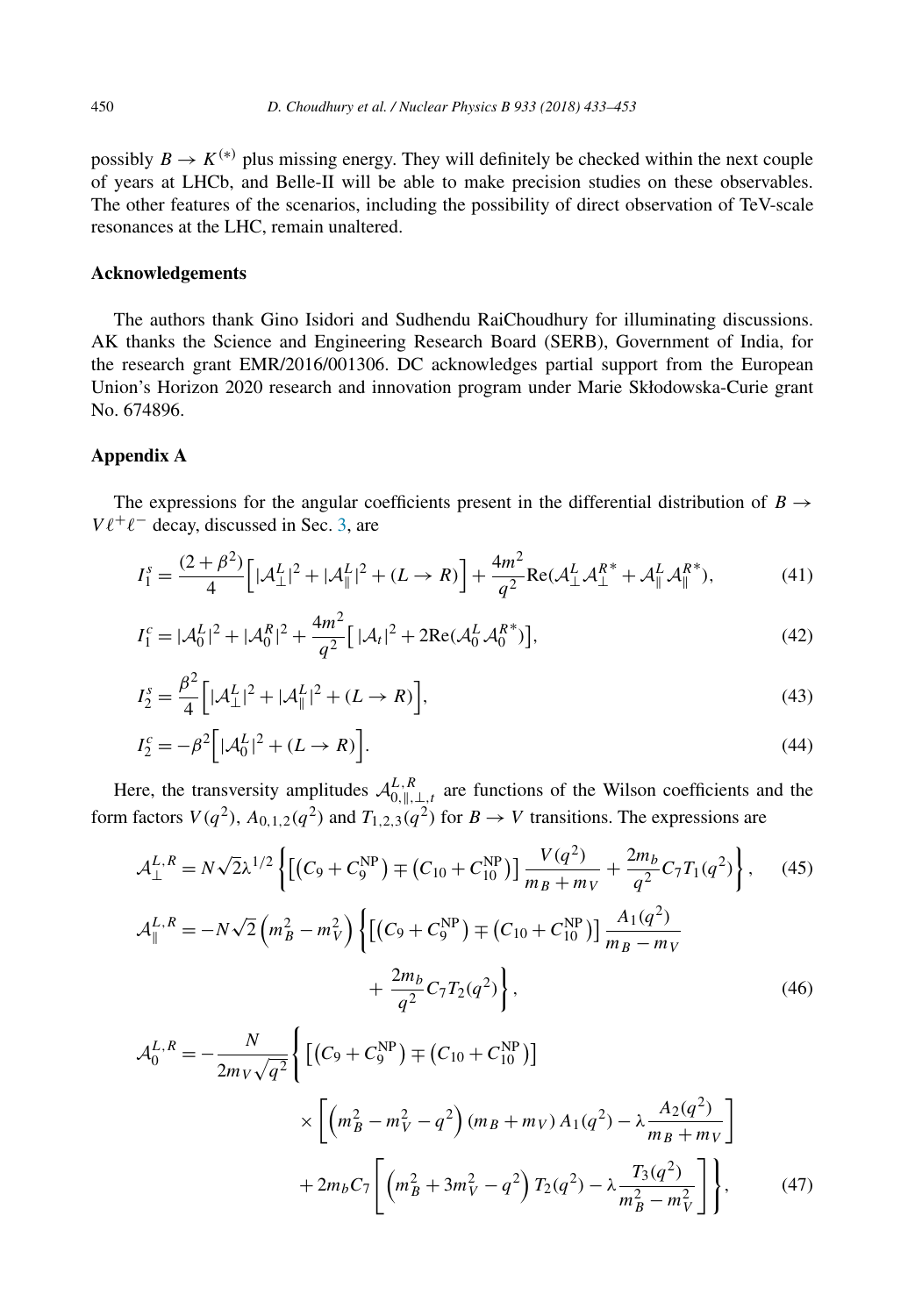<span id="page-18-0"></span>
$$
\mathcal{A}_t = \frac{N}{\sqrt{q^2}} \lambda^{1/2} 2 \left( C_{10} + C_{10}^{\text{NP}} \right) A_0(q^2),\tag{48}
$$

 $where$ 

$$
N = V_{tb} V_{ts}^* \left[ \frac{G_F^2 \alpha^2}{3 \times 2^{10} \pi^5 m_B^3} q^2 \lambda^{1/2} \beta \right]^{1/2}, \quad \text{with } \beta = \sqrt{1 - 4m_\mu^2/q^2},
$$

and  $\lambda = \lambda (m_B^2, m_V^2, q^2) = m_B^4 + m_V^4 + q^4 - 2(m_B^2 m_V^2 + m_V^2 q^2 + m_B^2 q^2).$ 

*<sup>F</sup> <sup>α</sup>*<sup>2</sup>

# **References**

- [1] D. Choudhury, A. Kundu, R. Mandal, R. Sinha, Phys. Rev. Lett. 119 (2017) 151801, [arXiv:1706.08437 \[hep-ph\].](http://refhub.elsevier.com/S0550-3213(18)30179-2/bib6F75722D70726Cs1)
- [2] W. Altmannshofer, D.M. Straub, Eur. Phys. J. C 73 (2013) 2646, [arXiv:1308.1501 \[hep-ph\];](http://refhub.elsevier.com/S0550-3213(18)30179-2/bib727573615F73696E6861s1) S. Descotes-Genon, J. Matias, J. Virto, Phys. Rev. D 88 (2013) 074002, [arXiv:1307.5683 \[hep-ph\];](http://refhub.elsevier.com/S0550-3213(18)30179-2/bib727573615F73696E6861s2)
	- B. Bhattacharya, A. Datta, D. London, S. Shivashankara, Phys. Lett. B 742 (2015) 370, [arXiv:1412.7164 \[hep-ph\];](http://refhub.elsevier.com/S0550-3213(18)30179-2/bib727573615F73696E6861s3) R. Mandal, R. Sinha, Phys. Rev. D 95 (2017) 014026, [arXiv:1506.04535 \[hep-ph\];](http://refhub.elsevier.com/S0550-3213(18)30179-2/bib727573615F73696E6861s4)

- [3] J.P. Lees, et al., BaBar Collaboration, Phys. Rev. D 88 (2013) 072012, [arXiv:1303.0571 \[hep-ex\].](http://refhub.elsevier.com/S0550-3213(18)30179-2/bib4C6565733A32303133757A64s1)
- [4] M. Huschle, et al., Belle Collaboration, Phys. Rev. D 92 (2015) 072014, [arXiv:1507.03233 \[hep-ex\].](http://refhub.elsevier.com/S0550-3213(18)30179-2/bib48757363686C653A32303135726761s1)
- [5] A. Abdesselam, et al., Belle Collaboration, [arXiv:1603.06711 \[hep-ex\].](http://refhub.elsevier.com/S0550-3213(18)30179-2/bib416264657373656C616D3A32303136636778s1)
- [6] S. Hirose, et al., Belle Collaboration, [arXiv:1612.00529 \[hep-ex\].](http://refhub.elsevier.com/S0550-3213(18)30179-2/bib4869726F73653A3230313677666Es1)
- [7] R. Aaij, et al., LHCb [Collaboration,](http://refhub.elsevier.com/S0550-3213(18)30179-2/bib4161696A3A32303135797261s1) Phys. Rev. Lett. 115 (2015) 111803, Phys. Rev. Lett. 115 (2015) 159901 (E), [arXiv:1506.08614 \[hep-ex\].](http://refhub.elsevier.com/S0550-3213(18)30179-2/bib4161696A3A32303135797261s1)
- [8] G. Wormser, talk given at FPCP 2017, Prague, and available at [https://indico.cern.ch/event/586719/contributions/](https://indico.cern.ch/event/586719/contributions/2531261/attachments/1470695/2275576/2_fpcp_talk_wormser.pdf) [2531261/attachments/1470695/2275576/2\\_fpcp\\_talk\\_wormser.pdf](https://indico.cern.ch/event/586719/contributions/2531261/attachments/1470695/2275576/2_fpcp_talk_wormser.pdf).
- [9] Y. Amhis, et al., arXiv:1612.07233 [hep-ex], and the update at [http://www.slac.stanford.edu/xorg/hflav/semi/](http://www.slac.stanford.edu/xorg/hflav/semi/fpcp17/RDRDs.html) [fpcp17/RDRDs.html.](http://www.slac.stanford.edu/xorg/hflav/semi/fpcp17/RDRDs.html)
- [10] C. Bobeth, T. Ewerth, F. Kruger, J. Urban, Phys. Rev. D 64 (2001) 074014, [arXiv:hep-ph/0104284;](http://refhub.elsevier.com/S0550-3213(18)30179-2/bib6F6C646C6974s1) W. [Altmannshofer,](http://refhub.elsevier.com/S0550-3213(18)30179-2/bib6F6C646C6974s2) P. Ball, A. Bharucha, A.J. Buras, D.M. Straub, M. Wick, J. High Energy Phys. 0901 (2009) 019, [arXiv:0811.1214 \[hep-ph\];](http://refhub.elsevier.com/S0550-3213(18)30179-2/bib6F6C646C6974s2)
	- G. Hiller, M. Schmaltz, Phys. Rev. D 90 (2014) 054014, [arXiv:1408.1627 \[hep-ph\];](http://refhub.elsevier.com/S0550-3213(18)30179-2/bib6F6C646C6974s3)
	- A. Crivellin, C. Greub, A. Kokulu, Phys. Rev. D 86 (2012) 054014, [arXiv:1206.2634 \[hep-ph\];](http://refhub.elsevier.com/S0550-3213(18)30179-2/bib6F6C646C6974s4)
	- A. Crivellin, G. D'Ambrosio, J. Heeck, Phys. Rev. D 91 (2015) 075006, [arXiv:1503.03477 \[hep-ph\];](http://refhub.elsevier.com/S0550-3213(18)30179-2/bib6F6C646C6974s5)
	- F. Beaujean, C. Bobeth, S. Jahn, Eur. Phys. J. C 75 (2015) 456, [arXiv:1508.01526 \[hep-ph\];](http://refhub.elsevier.com/S0550-3213(18)30179-2/bib6F6C646C6974s6)
	- D. Becirevic, S. Fajfer, N. Kosnik, O. Sumensari, Phys. Rev. D 94 (2016) 115021, [arXiv:1608.08501 \[hep-ph\];](http://refhub.elsevier.com/S0550-3213(18)30179-2/bib6F6C646C6974s7)
	- D. Das, C. Hati, G. Kumar, N. Mahajan, Phys. Rev. D 94 (2016) 055034, [arXiv:1605.06313 \[hep-ph\];](http://refhub.elsevier.com/S0550-3213(18)30179-2/bib6F6C646C6974s8)
	- B. [Bhattacharya,](http://refhub.elsevier.com/S0550-3213(18)30179-2/bib6F6C646C6974s9) A. Datta, J.P. Guévin, D. London, R. Watanabe, J. High Energy Phys. 1701 (2017) 015, arXiv: [1609.09078 \[hep-ph\];](http://refhub.elsevier.com/S0550-3213(18)30179-2/bib6F6C646C6974s9)
	- D. Bardhan, P. Byakti, D. Ghosh, J. High Energy Phys. 1701 (2017) 125, [arXiv:1610.03038 \[hep-ph\];](http://refhub.elsevier.com/S0550-3213(18)30179-2/bib6F6C646C6974s10)
	- D. Das, C. Hati, G. Kumar, N. Mahajan, Phys. Rev. D 96 (2017) 095033, [arXiv:1705.09188 \[hep-ph\].](http://refhub.elsevier.com/S0550-3213(18)30179-2/bib6F6C646C6974s11)
- [11] D. Bardhan, P. Byakti, D. Ghosh, Phys. Lett. B 773 (2017) 505, [arXiv:1705.09305 \[hep-ph\].](http://refhub.elsevier.com/S0550-3213(18)30179-2/bib6279616B7469s1)
- [12] R. Aaij, et al., LHCb Collaboration, J. High Energy Phys. 1708 (2017) 055, [arXiv:1705.05802 \[hep-ex\].](http://refhub.elsevier.com/S0550-3213(18)30179-2/bib4161696A3A32303137766262s1)
- [13] B. Capdevila, A. Crivellin, S. [Descotes-Genon,](http://refhub.elsevier.com/S0550-3213(18)30179-2/bib726B6E6577s1) J. Matias, J. Virto, J. High Energy Phys. 1801 (2018) 093, arXiv: [1704.05340 \[hep-ph\];](http://refhub.elsevier.com/S0550-3213(18)30179-2/bib726B6E6577s1)
	- W. Altmannshofer, P. Stangl, D.M. Straub, Phys. Rev. D 96 (2017) 055008, [arXiv:1704.05435 \[hep-ph\];](http://refhub.elsevier.com/S0550-3213(18)30179-2/bib726B6E6577s2) G. D'Amico, M. [Nardecchia,](http://refhub.elsevier.com/S0550-3213(18)30179-2/bib726B6E6577s3) P. Panci, F. Sannino, A. Strumia, R. Torre, A. Urbano, J. High Energy Phys. 1709 (2017) 010, [arXiv:1704.05438 \[hep-ph\];](http://refhub.elsevier.com/S0550-3213(18)30179-2/bib726B6E6577s3)
	- G. Hiller, I. Nisandzic, Phys. Rev. D 96 (2017) 035003, [arXiv:1704.05444 \[hep-ph\];](http://refhub.elsevier.com/S0550-3213(18)30179-2/bib726B6E6577s4)

L.S. Geng, B. Grinstein, S. Jäger, J. Martin [Camalich,](http://refhub.elsevier.com/S0550-3213(18)30179-2/bib726B6E6577s5) X.L. Ren, R.X. Shi, Phys. Rev. D 96 (2017) 093006, arXiv: [1704.05446 \[hep-ph\];](http://refhub.elsevier.com/S0550-3213(18)30179-2/bib726B6E6577s5)

- M. Ciuchini, A.M. Coutinho, M. Fedele, E. Franco, A. Paul, L. [Silvestrini,](http://refhub.elsevier.com/S0550-3213(18)30179-2/bib726B6E6577s6) M. Valli, Eur. Phys. J. C 77 (2017) 688, [arXiv:1704.05447 \[hep-ph\];](http://refhub.elsevier.com/S0550-3213(18)30179-2/bib726B6E6577s6)
- A. Celis, J. Fuentes-Martin, A. Vicente, J. Virto, Phys. Rev. D 96 (2017) 035026, [arXiv:1704.05672 \[hep-ph\];](http://refhub.elsevier.com/S0550-3213(18)30179-2/bib726B6E6577s7)
- D. Becirevic, O. Sumensari, J. High Energy Phys. 1708 (2017) 104, [arXiv:1704.05835 \[hep-ph\];](http://refhub.elsevier.com/S0550-3213(18)30179-2/bib726B6E6577s8)
- Y. Cai, J. Gargalionis, M.A. Schmidt, R.R. Volkas, J. High Energy Phys. 1710 (2017) 047, [arXiv:1704.05849 \[hep](http://refhub.elsevier.com/S0550-3213(18)30179-2/bib726B6E6577s9)[ph\];](http://refhub.elsevier.com/S0550-3213(18)30179-2/bib726B6E6577s9)

A. Karan, R. Mandal, A.K. Nayak, R. Sinha, T.E. [Browder,](http://refhub.elsevier.com/S0550-3213(18)30179-2/bib727573615F73696E6861s5) Phys. Rev. D 95 (2017) 114006; [arXiv:1603.04355 \[hep-ph\].](http://refhub.elsevier.com/S0550-3213(18)30179-2/bib727573615F73696E6861s6)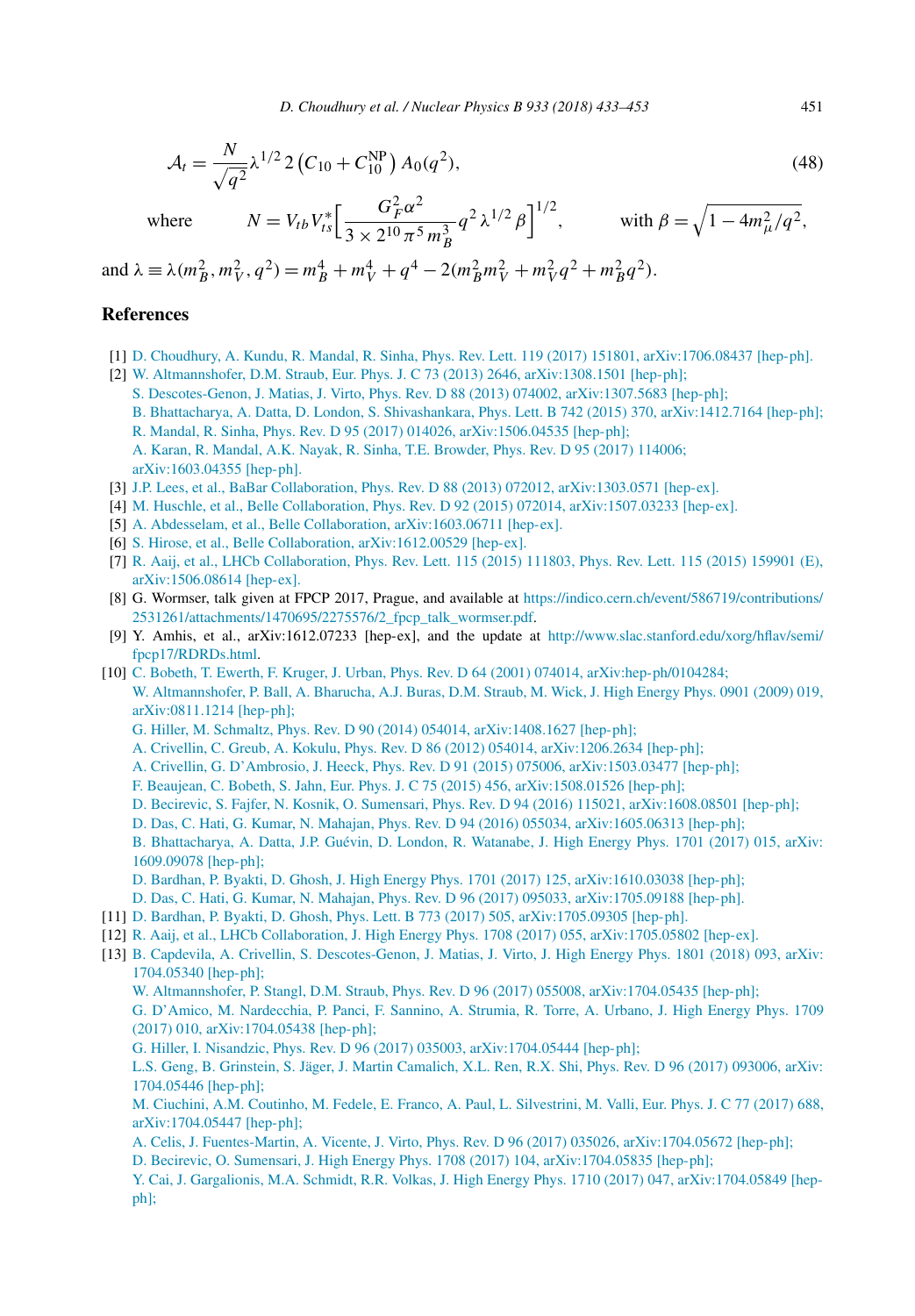- <span id="page-19-0"></span>J.F. Kamenik, Y. Soreq, J. Zupan, Phys. Rev. D 97 (2018) 035002, [arXiv:1704.06005 \[hep-ph\];](http://refhub.elsevier.com/S0550-3213(18)30179-2/bib726B6E6577s10)
- F. Sala, D.M. Straub, Phys. Lett. B 774 (2017) 205, [arXiv:1704.06188 \[hep-ph\];](http://refhub.elsevier.com/S0550-3213(18)30179-2/bib726B6E6577s11)
- S. Di Chiara, A. Fowlie, S. Fraser, C. Marzo, L. Marzola, M. Raidal, C. [Spethmann,](http://refhub.elsevier.com/S0550-3213(18)30179-2/bib726B6E6577s12) Nucl. Phys. B 923 (2017) 245, [arXiv:1704.06200 \[hep-ph\];](http://refhub.elsevier.com/S0550-3213(18)30179-2/bib726B6E6577s12)
- D. Ghosh, Eur. Phys. J. C 77 (2017) 694, [arXiv:1704.06240 \[hep-ph\];](http://refhub.elsevier.com/S0550-3213(18)30179-2/bib726B6E6577s13)
- A.K. Alok, D. Kumar, J. Kumar, R. Sharma, [arXiv:1704.07347 \[hep-ph\];](http://refhub.elsevier.com/S0550-3213(18)30179-2/bib726B6E6577s14)
- C. Bonilla, T. Modak, R. Srivastava, J.W.F. Valle, [arXiv:1705.00915 \[hep-ph\];](http://refhub.elsevier.com/S0550-3213(18)30179-2/bib726B6E6577s15)
- S.Y. Guo, Z.L. Han, B. Li, Y. Liao, X.D. Ma, Nucl. Phys. B 928 (2018) 435, [arXiv:1707.00522 \[hep-ph\];](http://refhub.elsevier.com/S0550-3213(18)30179-2/bib726B6E6577s16)
- C.H. Chen, T. Nomura, Phys. Lett. B 777 (2018) 420, [arXiv:1707.03249 \[hep-ph\];](http://refhub.elsevier.com/S0550-3213(18)30179-2/bib726B6E6577s17)
- S. Baek, Phys. Lett. B 781 (2018) 376, [arXiv:1707.04573 \[hep-ph\];](http://refhub.elsevier.com/S0550-3213(18)30179-2/bib726B6E6577s18)
- S. Iguro, K. Tobe, Nucl. Phys. B 925 (2017) 560, [arXiv:1708.06176 \[hep-ph\];](http://refhub.elsevier.com/S0550-3213(18)30179-2/bib726B6E6577s19)
- J.M. Cline, Phys. Rev. D 97 (2018) 015013, [arXiv:1710.02140 \[hep-ph\];](http://refhub.elsevier.com/S0550-3213(18)30179-2/bib726B6E6577s20)
- A.K. Alok, D. Kumar, J. Kumar, S. Kumbhakar, S.U. Sankar, [arXiv:1710.04127 \[hep-ph\];](http://refhub.elsevier.com/S0550-3213(18)30179-2/bib726B6E6577s21)
- S. Descotes-Genon, M. Moscati, G. Ricciardi, [arXiv:1711.03101 \[hep-ph\].](http://refhub.elsevier.com/S0550-3213(18)30179-2/bib726B6E6577s22)
- [14] W. Altmannshofer, P.S. Bhupal Dev, A. Soni, Phys. Rev. D 96 (2017) 095010, [arXiv:1704.06659 \[hep-ph\];](http://refhub.elsevier.com/S0550-3213(18)30179-2/bib6E65776C6974s1) A. Crivellin, D. Müller, T. Ota, J. High Energy Phys. 1709 (2017) 040, [arXiv:1703.09226 \[hep-ph\].](http://refhub.elsevier.com/S0550-3213(18)30179-2/bib6E65776C6974s2)
- [15] F. Feruglio, P. Paradisi, A. Pattori, Phys. Rev. Lett. 118 (2017) 011801, [arXiv:1606.00524 \[hep-ph\].](http://refhub.elsevier.com/S0550-3213(18)30179-2/bib66657275676C696Fs1)
- [16] R. Alonso, B. Grinstein, J. Martin Camalich, Phys. Rev. Lett. 118 (2017) 081802, [arXiv:1611.06676 \[hep-ph\].](http://refhub.elsevier.com/S0550-3213(18)30179-2/bib62632D6772696E737465696Es1)
- [17] D. Choudhury, A. Kundu, S. Nandi, S.K. Patra, Phys. Rev. D 95 (2017) 035021, [arXiv:1612.03517 \[hep-ph\].](http://refhub.elsevier.com/S0550-3213(18)30179-2/bib43686F7564687572793A32303136756C72s1)
- [18] H. Na, et al., HPQCD Collaboration, Phys. Rev. D 92 (2015) 054510, [arXiv:1505.03925 \[hep-lat\].](http://refhub.elsevier.com/S0550-3213(18)30179-2/bib4E613A323031356B6861s1)
- [19] J.F. Kamenik, F. Mescia, Phys. Rev. D 78 (2008) 014003, [arXiv:0802.3790 \[hep-ph\].](http://refhub.elsevier.com/S0550-3213(18)30179-2/bib4B616D656E696B3A32303038746As1)
- [20] D. Bigi, P. Gambino, S. Schacht, J. High Energy Phys. 1711 (2017) 061, [arXiv:1707.09509 \[hep-ph\].](http://refhub.elsevier.com/S0550-3213(18)30179-2/bib67616D62696E6Fs1)
- [21] S. Jaiswal, S. Nandi, S.K. Patra, J. High Energy Phys. 1712 (2017) 060, [arXiv:1707.09977 \[hep-ph\].](http://refhub.elsevier.com/S0550-3213(18)30179-2/bib736E656861s1)
- [22] S. de Boer, T. Kitahara, I. Nisandzic, [arXiv:1803.05881 \[hep-ph\].](http://refhub.elsevier.com/S0550-3213(18)30179-2/bib6465626F65723138s1)
- [23] R. Aaij, et al., LHCb Collaboration, Phys. Rev. Lett. 120 (2018) 121801, [arXiv:1711.05623 \[hep-ex\].](http://refhub.elsevier.com/S0550-3213(18)30179-2/bib6C68635F625F6675747572655F7061706572s1)
- [24] M.A. Ivanov, J.G. Korner, P. [Santorelli,](http://refhub.elsevier.com/S0550-3213(18)30179-2/bib4976616E6F763A323030356664s1) Phys. Rev. D 71 (2005) 094006, Phys. Rev. D 75 (2007) 019901 (E), [arXiv:hep-ph/0501051.](http://refhub.elsevier.com/S0550-3213(18)30179-2/bib4976616E6F763A323030356664s1)
- [25] R. Dutta, A. Bhol, Phys. Rev. D 96 (2017) 076001, [arXiv:1701.08598 \[hep-ph\].](http://refhub.elsevier.com/S0550-3213(18)30179-2/bib44757474613A32303137786D6As1)
- [26] R. Watanabe, Phys. Lett. B 776 (2018) 5, [arXiv:1709.08644 \[hep-ph\].](http://refhub.elsevier.com/S0550-3213(18)30179-2/bib576174616E6162653A323031376D6970s1)
- [27] R. Aaij, et al., LHCb Collaboration, Phys. Rev. Lett. 113 (2014) 151601, [arXiv:1406.6482 \[hep-ex\].](http://refhub.elsevier.com/S0550-3213(18)30179-2/bib313430362E36343832s1)
- [28] G. Hiller, F. Kruger, Phys. Rev. D 69 (2004) 074020, [arXiv:hep-ph/0310219;](http://refhub.elsevier.com/S0550-3213(18)30179-2/bib736D2D70726564s1) C. Bobeth, G. Hiller, G. Piranishvili, J. High Energy Phys. 0712 (2007) 040, [arXiv:0709.4174 \[hep-ph\];](http://refhub.elsevier.com/S0550-3213(18)30179-2/bib736D2D70726564s2) M. Bordone, G. Isidori, A. Pattori, Eur. Phys. J. C 76 (2016) 440, [arXiv:1605.07633 \[hep-ph\];](http://refhub.elsevier.com/S0550-3213(18)30179-2/bib736D2D70726564s3) B. Capdevila, S. Descotes-Genon, J. Matias, J. Virto, J. High Energy Phys. 1610 (2016) 075, [arXiv:1605.03156](http://refhub.elsevier.com/S0550-3213(18)30179-2/bib736D2D70726564s4) [\[hep-ph\];](http://refhub.elsevier.com/S0550-3213(18)30179-2/bib736D2D70726564s4) N. Serra, R. Silva Coutinho, D. van Dyk, Phys. Rev. D 95 (2017) 035029, [arXiv:1610.08761 \[hep-ph\].](http://refhub.elsevier.com/S0550-3213(18)30179-2/bib736D2D70726564s5)
- [29] R. Aaij, et al., LHCb Collaboration, J. High Energy Phys. 1509 (2015) 179, [arXiv:1506.08777 \[hep-ex\].](http://refhub.elsevier.com/S0550-3213(18)30179-2/bib4161696A3A32303135657361s1)
- [30] W. Altmannshofer, D.M. Straub, Eur. Phys. J. C 75 (2015) 382, [arXiv:1411.3161 \[hep-ph\].](http://refhub.elsevier.com/S0550-3213(18)30179-2/bib416C746D616E6E73686F6665723A32303134727461s1)
- [31] A. Bharucha, D.M. Straub, R. Zwicky, J. High Energy Phys. 1608 (2016) 098, [arXiv:1503.05534 \[hep-ph\].](http://refhub.elsevier.com/S0550-3213(18)30179-2/bib5374726175623A32303135696361s1)
- [32] R. Aaij, et al., LHCb Collaboration, J. High Energy Phys. 1602 (2016) 104, [arXiv:1512.04442 \[hep-ex\].](http://refhub.elsevier.com/S0550-3213(18)30179-2/bib4C4843623A32303135646C61s1)
- [33] R. Aaij, et al., LHCb Collaboration, Phys. Rev. Lett. 118 (2017) 191801, [arXiv:1703.05747 \[hep-ex\].](http://refhub.elsevier.com/S0550-3213(18)30179-2/bib42736D756D75s1)
- 
- [34] C. Bobeth, M. Gorbahn, T. Hermann, M. Misiak, E. Stamou, M. [Steinhauser,](http://refhub.elsevier.com/S0550-3213(18)30179-2/bib42736D756D75534Ds1) Phys. Rev. Lett. 112 (2014) 101801, [arXiv:1311.0903 \[hep-ph\].](http://refhub.elsevier.com/S0550-3213(18)30179-2/bib42736D756D75534Ds1)
- [35] R. Fleischer, Int. J. Mod. Phys. A 29 (2014) 1444004, [arXiv:1407.0916 \[hep-ph\].](http://refhub.elsevier.com/S0550-3213(18)30179-2/bib466C656973636865723A323031346A6161s1)
- [36] J. Grygier, et al., Belle [Collaboration,](http://refhub.elsevier.com/S0550-3213(18)30179-2/bib62656C6C653137s1) Phys. Rev. D 96 (2017) 091101, Addendum: Phys. Rev. D 97 (9) (2018) 099902, [arXiv:1702.03224 \[hep-ex\].](http://refhub.elsevier.com/S0550-3213(18)30179-2/bib62656C6C653137s1)
- [37] A.J. Buras, J. Girrbach-Noe, C. Niehoff, D.M. Straub, J. High Energy Phys. 1502 (2015) 184, [arXiv:1409.4557](http://refhub.elsevier.com/S0550-3213(18)30179-2/bib4D45545F534Ds1) [\[hep-ph\].](http://refhub.elsevier.com/S0550-3213(18)30179-2/bib4D45545F534Ds1)
- [38] R. Aaij, et al., LHCb Collaboration, Phys. Rev. Lett. 118 (2017) 251802, [arXiv:1703.02508 \[hep-ex\].](http://refhub.elsevier.com/S0550-3213(18)30179-2/bib4161696A3A32303137787174s1)
- [39] K.A. Olive, et al., Particle Data Group Collaboration, Chin. Phys. C 38 (2014) 090001 and the 2015 update at [http://](http://pdg.lbl.gov) [pdg.lbl.gov](http://pdg.lbl.gov).
- [40] G. Aad, et al., ATLAS Collaboration, J. High Energy Phys. 1507 (2015) 157, [arXiv:1502.07177 \[hep-ex\];](http://refhub.elsevier.com/S0550-3213(18)30179-2/bib61746C61732D6469746175s1) M. Aaboud, et al., ATLAS Collaboration, Eur. Phys. J. C 76 (2016) 585, [arXiv:1608.00890 \[hep-ex\];](http://refhub.elsevier.com/S0550-3213(18)30179-2/bib61746C61732D6469746175s2) The ATLAS collaboration, ATLAS-CONF-2016-085.
- [41] D.A. Faroughy, A. Greljo, J.F. Kamenik, Phys. Lett. B 764 (2017) 126, [arXiv:1609.07138 \[hep-ph\].](http://refhub.elsevier.com/S0550-3213(18)30179-2/bib313630392E3037313338s1)
- [42] D. Buttazzo, A. Greljo, G. Isidori, D. Marzocca, J. High Energy Phys. 1711 (2017) 044, [arXiv:1706.07808 \[hep-ph\].](http://refhub.elsevier.com/S0550-3213(18)30179-2/bib313730362E3037383038s1)